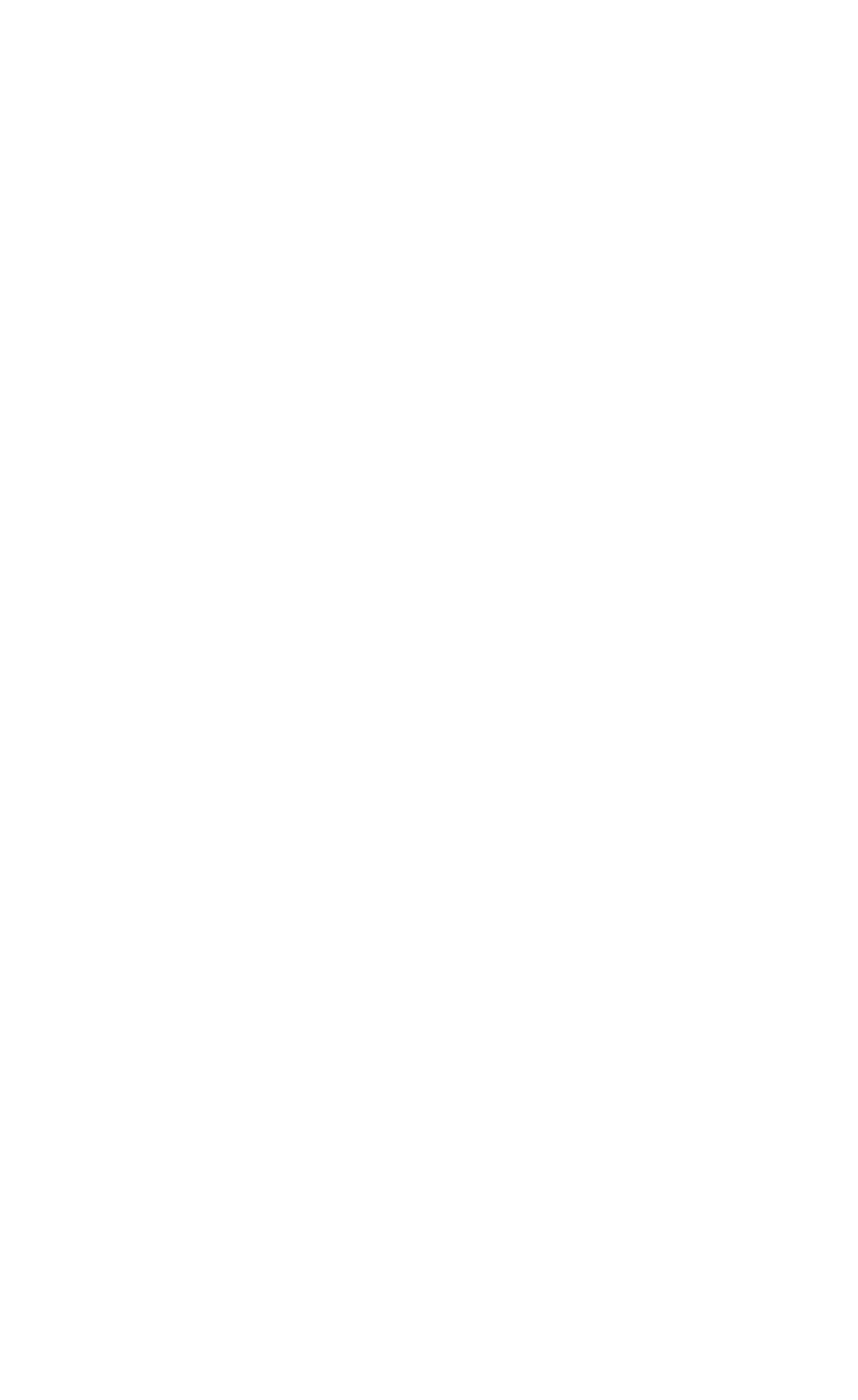"The Military Geography of Afghanistan" has been compiled in five parts.  $namely :=$ 

Part I. Badakhshan, by Major E. G. Barrow, Indian Staff Corps.

Part II. Afghan Turkistan, by Major E. G. Barrow, Indian Staff Corps.

Part III. Herat, by Major E. G. Barrow, Indian Staff Corps.

Part IV. Kabul, by Captain A. H. Mason, D.S. O., Denuty Assistant Quarter-Master General, Intelligence Branch.

Part V. Farah and Kandahar, by Colonel E. B. Elles, Assistant Quarter-Master General, Intelligence Branch.

The object of this work is to present in a concise and readable form information about the several provinces of Afghanistan of interest from a military noint of view. This information has been compiled from reports, gazetteers, route books, and the records of the Intelligence party with the Afghan Boundary Commission.

The work was commenced in 1891 and finished in 1893, before the Kabul Mission took place. It is important to remember this as events are constantly happening, and fresh knowledge is being acquired, which tend to modify statements and opinions contained in this work. For instance, on page 2 of Part I. Major Barrow in writing of the road from the Baroghil pass to Mastai vid the Yarkhun valley, describes it as "an impossable route in summer and very difficult in winter." From reports lately received from Captain F. E. Younghusband, C.I.E., and Lieutenant G. K. Cockerill, who examined this route in October and November 1993, respectively, it appears that the route in question is easy for eight months in the year, namely, from September to May, and that when it is closed, there is an alternative route via the Kankhun pass which is open during the summer.

It should also be remembered that any opinions given or deductions made, are only the personal views of the writers and have no official authority.

> G. H. MORE-MOLYNEUX, Lieut.-Colonel, Assistant Quarter-Master General. Intelligence Branch.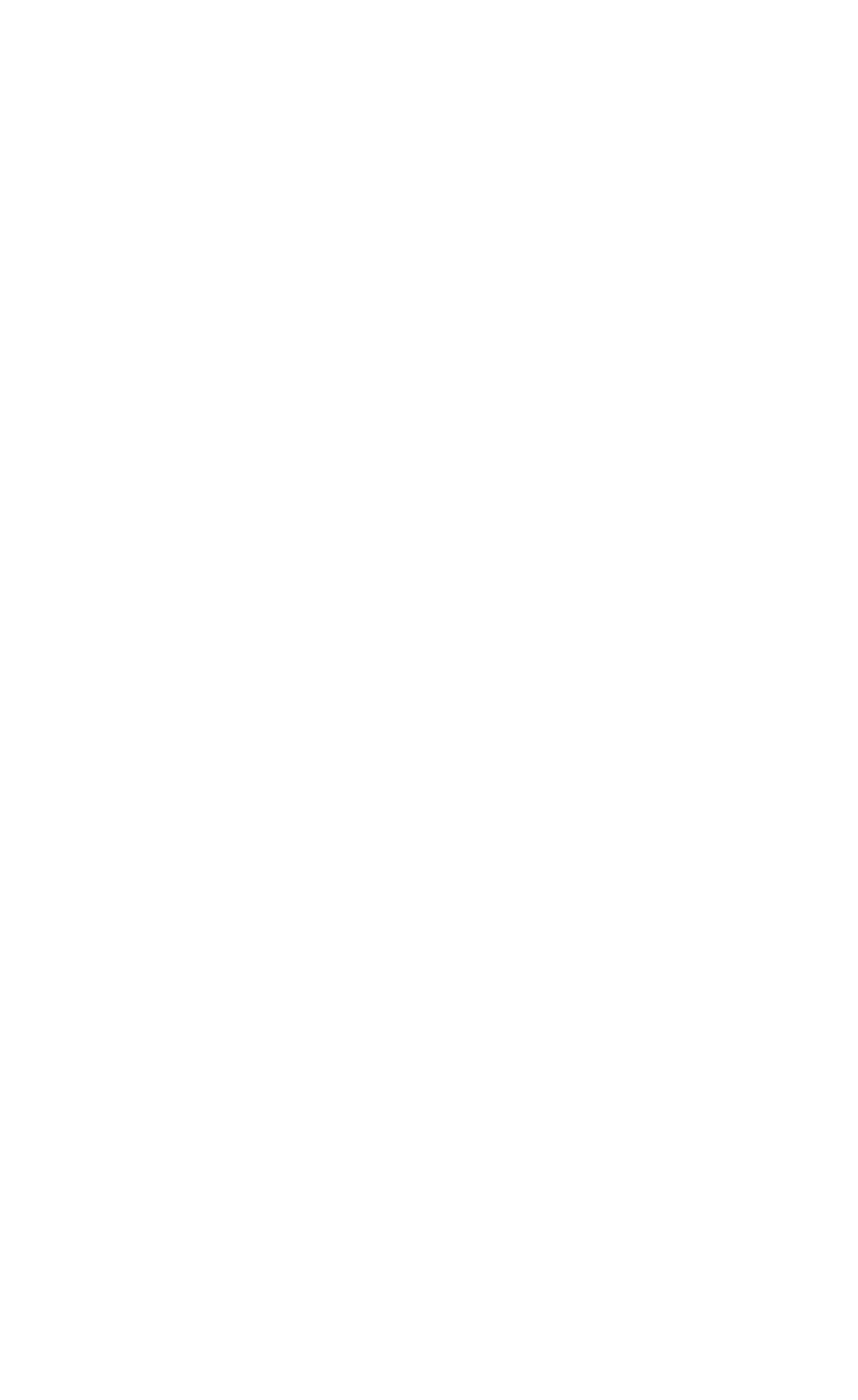### PART I *RADAKHSHAN*

#### CHAPTER I

#### INTRODUCTION.

The first great geographical and political division of Afghanistan which it is convenient to describe is the province of Badakhshan, which occupies the extreme north-eastern portion of the Afghan dominions beyond the Hindu Kush. It must be clearly understood that this political division embraces a good deal more than the ancient kingdom of Badakhshan. Just as in India there groot can use the Presidency and the Province is the two metals are two Bengals-the Presidency and the Province; so there there are two Badakh-<br>shans-the political Badakhshan, which comprises the Usbak province of<br>Kataghan Shighnan, etc., and the geographical or historical Badakhshan, which lies between Kataghan and the Upper Oxus. For the information embodied in this part of the work, I have relied chiefly on my own travels and reports and on those of Mr. Ney Elias: while for the deductions and conclusions drawn therefrom I alone am entirely responsible, so that the views expressed are merely personal ones, and should not be given the weight of official authority.

This region, though unlikely to become the theatre of war, and though somewhat en l'air as regards Alghanistan generally, is one which, from its situation contiguous to the British frontier line of the Hindu Kush, is destined to exercise a considerable influence on our military policy. The importance of this region lies in the lact that even now it is a field for Russian intrigue.-intrigue which may soon be followed by forcible annexation, -- a step which we are probably powerless to prevent, however much we may regret|it. The position thus gained will then offer to the Russians a secure and unassailable hase from which to sow intrigues among the tribes dwelling on the southern side of the Hindu Kush, and also a possible means of annoying us by the employment of small columns launched on our right or northern flank with a view to disturbing or influencing our combinations in the main theatre of war. How such attacks may be met is fully discussed in my secret " Final Report on the strategical aspect of the Eastern Hindu Kush Regions," to which attention is invited. Further allusion to that subject is therefore unnecessary here, and I shall confine myself to the strategical aspect of the country north of the great natural rampart called by us the Hindu Kush.

#### PHYSICAL FRATURES.

The whole extent of country is for the most part a waste of sterile, rocky, snowcapped mountains divided in the east by the shallow, flat, alluvial depressions known as *pamirs*, and in the west by deep and narrow valleys, often remarkable<br>for their green and luxuriant aspect; while in the extreme north-western corner the mountains give place to the level fens and plains which stretch to the Lower Oxus. The main feature in this mountainous land is the mighty Oxus with its numerous affluents. Rising as it does high up in the Pamirs, and draining one of the largest and loftiest snowfields in the world, this river is remarkable for the force with which it has cut its way through the deepest gorges, and for the vast masses of alluvial soil which it has carried to the plains of Central Asia. The mountain ranges for the most part vary from ten to twenty thousand feet, and their general direction is from east to west, though there is one great sput which, springing from Tirich Mir (25,426 feet) in the Hindu Kush, runs north, forcing the Oxus to make its great northward bend, while at the same time it forms the natural castern boundary of Badakhshan. There is also the great watershed running north and south which separates the drainage of the Oxus region from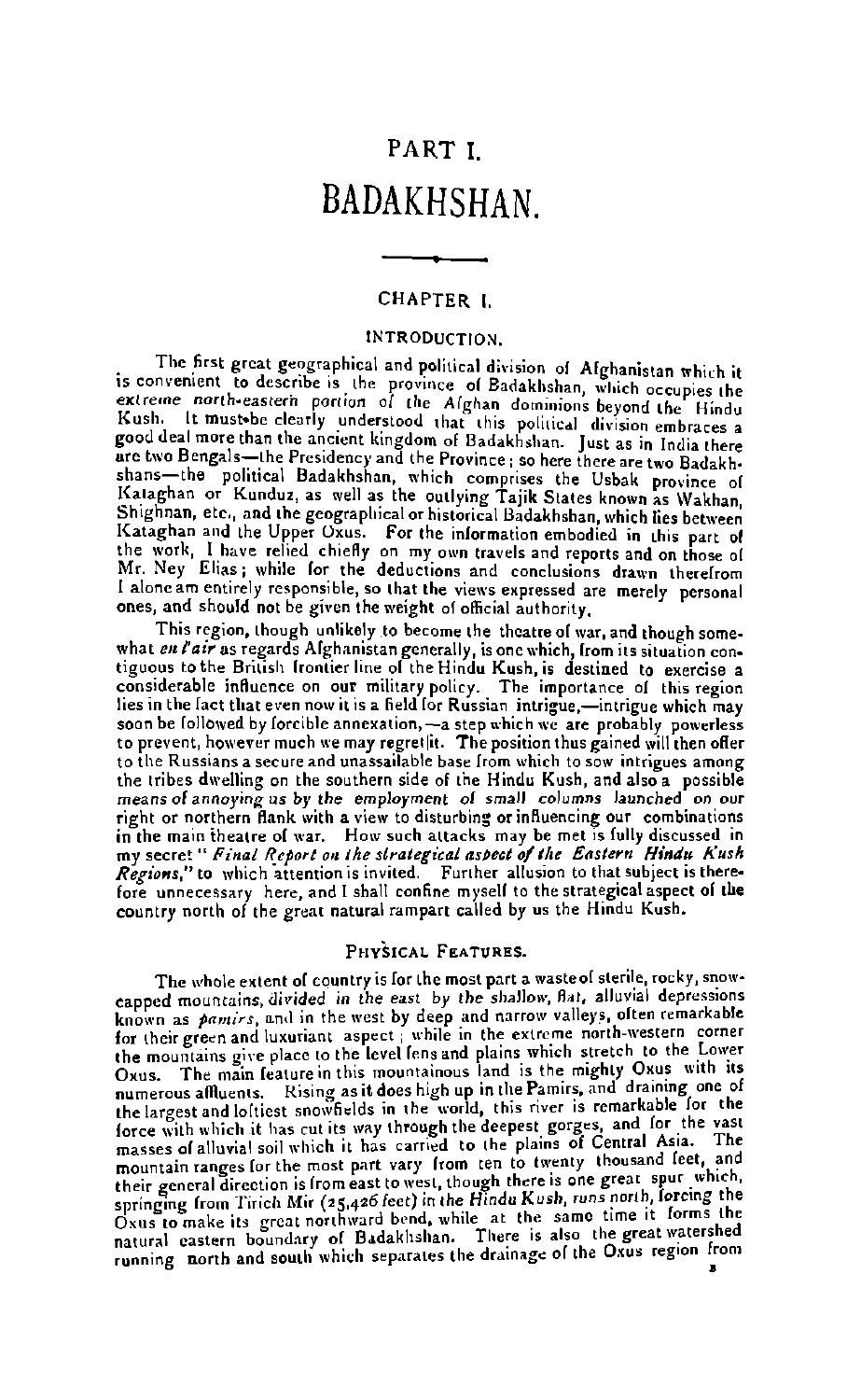that of Kashgaria. The only other point to notice is that all the drainage of<br>Wakhan, Shighnan, Roshan, and the Pamirs collects in the Oxus just below I wanted, outgoining trouvers were a summer convenient of the Orus by the Kokcha.<br>Wamar, while that of Badaklishan is carried to the Orus by the Kokcha. described. Finally, we have that stupendous mountain range known to us as the described. Finally, we have that stupendous mountain range known to us as the<br>Hindu Kush, which, with the Himalayas, is the backbone of Asia, and distinctly demarcating the natural limits 01 the Indian Empire lorms as it were its great natural northern rnmparl. 'I his range. therelore, merits e Irw words ol separate description.

#### Tue Hiwnu Kush.

This term is really only applicable to the mountain range north of Kabul, but it is a convenient geographical expression lor the whole of the great watershed<br>dividing the drainage of the Indus from that of the Oxus. It is a true *sierra,*<br>being almost everywhere jagged, rocky, precipitous and arid, and with but little grass or herbage of any sort. The altitude of the range is, as a rule, between 15,000' and 18,000', while there are numerous peaks rising from<br>20,000' to 25,000'. Above t5,000' snow is eternal, and a more inhospitable, desolate region it is impossible to imagine. Between Kanjut and Kalristan there are over a dozen passes, but certainly not more than four are practicable for the<br>passage of troops and that only for about four months. These passes are the Kilik, the Khorabort or Karumbar, the Baroghil, and the Dorah. The first three come within the sphere of influence of a Russian column advancing across the **Pamirs from Ferghana, while the Dorah would be the objective of a movement** through Badakhshan.

The Kulik pass is at the head of the Hunza valley or Kanjut, from which it leads into the Taghdumbash Pamir. In summer and autumn it is an easy route for laden animals, but the pass being at an altitude of  $15,000'$ , there is deep snow till late in June. Apart from the fact that our influence is now supreme **in** Hunza, the pass never was, **or** could be, a really good line 01 approach, as by the 1st 01 May, **or** even earlier, the road to Hunza, owing to the swollen state 01 the rivers, becomes quite impracticable lor beasts 01 burdrn **or** even led horses. No one who has not traversed Hunza lrom end to end can have any idea 01 the physical difficulties of this route on the southern side of the pass. Hunza was in lact a *cul de sac* into which a Russian force might have penetrated, but where, at all events, its progress could have been easily arrested. Now-a-days attack by this line is out of the question.

The Khorabort or Karumbar pass.-This pass leads from the left bank of the Panja, between Bozai Gumbaz and Langar over the Hindu Kush, east of the Karumbar lake to the Ashkuman valley. In summer and up till September the road is totally impasrable owing to the water in the bed 01 the Karumbar river down which it goes. In autumn or winter the bad places **are** avoided by **con.**  stantly lording the river and the route is then practicable lor laden animals. The *tofnl* itsell is steeper and mare **severe** than the Uarkot, so it cannot be described as a good or even an easy route for troops; moreover there is a glacier on the southern side which is constantly shilting:and sometimes closes the pass lor years together. On the whole it seems very unlikely that an attack would be made by this route.

The *Baroghil*, leading from Sarhad, is an extraordinary depression in the great range, its altitude being only about 12,700'. The rise is extremely gentle. and there is practically no kolal. It is a sort of grassy trough about half a mile<br>wide, and were it not for the difficulties on the southern side a railway might be taken across the Hindu Kush by this pass. Alter crossing the range the Yarkhun river is reached, and Irom this point there are two roads-one by the Taking the other down that puts there are two roads-one of the later is<br>parkot to Yasin, the other down the Yarkhun valley to Mastuj. The later is<br>practically speaking, an impassable route in summer and very difficult in w pass is about **t5.000'** high, and for laden animals is a most difficult route, as it lies over a snow covered glacier : a small column might attempt to use it, but such<br>a lorce could be easily opposed from the Yasin side. Altogether I do not think<br>the Baroghil at all a probable objective.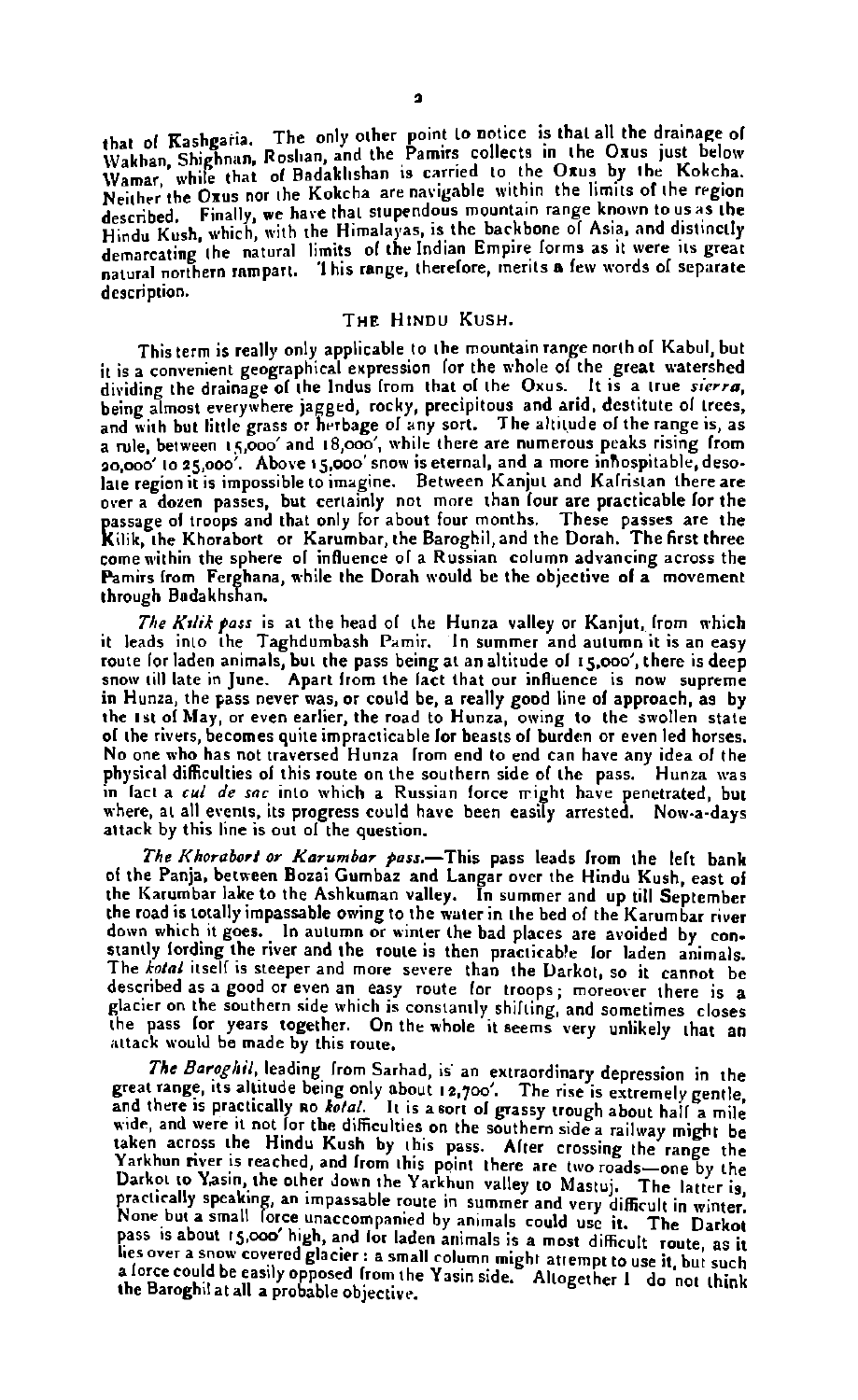The Dorah is the great kafila route connecting Badakhshan with Chitral, and from July to October it is constantly used by traders with laden mules and nonies. The altitude of the kotal is about 14,800' and, considering this great elevation. the pass is a singularly easy one. From Zebak to Chitral it is 84 miles, or 8 marches. There can be no doubt of the possibility of this being made a line of operations, but at the same time on the southern side of the pass there are several admirable positions in which a small force could resist an army. On the whole I am inclined to think that a diversion might be attempted by this line (vide Secret Report).

#### BOUNDARIES.

The province of Badakhshan is bounded on the west by the Afghan province of Turkistan (vide Chapter III, page 16, and also Chapter I of Part II), on the south by the Hindu Kush, and on the north and east by the Russian and Chinese empires, though the exact boundaries have never yet been authoritatively defined.

The question of these international boundaries is one of vital importance to us. On its settlement depends not only the integrity of the Afghan dominions, but also whether or not England and Russia shall be directly contiguous in Asia; and as this is the problem which, above all others, gives us a direct and immediate interest in studying the military geography of Turkistan, I need make no apology for discussing the subject fully and freely. The de facto boundary of the Russian dominions is practically the southern watershed of the Alai valley, and the actual southern and eastern boundaries of Darwaz, a Bokharan province, coterminous with Badakhshan on the south and Roshan on the east: but for many years past the green line of the Russian frontier has been drawn on maps along the southern watershed of the Khargosh Pamir, or, more correctly speaking, the Great Kara Kul basin. It is only quite recently, since 1891, that Russia has taken active measure to enforce her pretensions to territories south of this long recognised line of demarcation. On the other hand, Alghanistan has since 1883 been in de facto possession of Shighnan and Roshan, as well as of Wakhan, while from time immemorial these states have been to a certain extent dependent and tributary to Badakhshan. The occupation<br>of the district on the right bank of the Oxus was, however, in defiance of the Granville-Gortschakoff agreement of 1873, which defined the Oxus, i.e., the Victoria branch of the Panja, as the northern boundary of the Alghan possessions. On this unfortunate agreement Russia has taken her stand and has met all proposals for a Boundary Commission by insisting on that agreement forming the basis of negotiations. As, therefore, everything depends on how far that agreement is now to be observed, I give in full an extract from the Introduction<br>to the "Gazetteer of the Afghan provinces of the Upper Oxus", which bears directly on the question of that agreement.

"By the agreement of 1873, the Oxus was accepted as the Russo-Afghan boundary, from its supposed main source in the Victoria lake to the neighbourhood of Khwajah Saleh. If this boundary is still considered to hold good, it means that we surrender a large portion of Afghan territory, to which, under no pretext, have the Bokharans or Russians any right, except that conferred by an arrangement which was made without adequate knowledge of the geographical, ethnological, or historical conditions ruling in the region in question.

" To begin with the geographical aspect of the question, it is more than doubtlul whether the Victoria branch of the Oxus is the main river; in fact, I should say that in no respect can that honour be claimed for it. If length is to be considered the true criterion, either the Sarhad branch (Ab-i-Wakhan) or the Murghab (Ak Su) must be given the preference. If volume, it is the Sarhad branch. On this subject I would invite attention to the articles Ab-i-Wak-<br>han, Panja, Murghab, and Oxus," in which I have entered very fully into the relative claims of the different branches. My own view is that the Ak Su or Murghab has the strongest claims to be considered the main river, and my grounds for this conclusion are given in the article 'Oxus,'

. Vide pages 1, 73, 79, 80, 82, 83, 84, 85, 90, 91, of the "Garctteer of the Afghan provinces of the Upper Oxus". ċ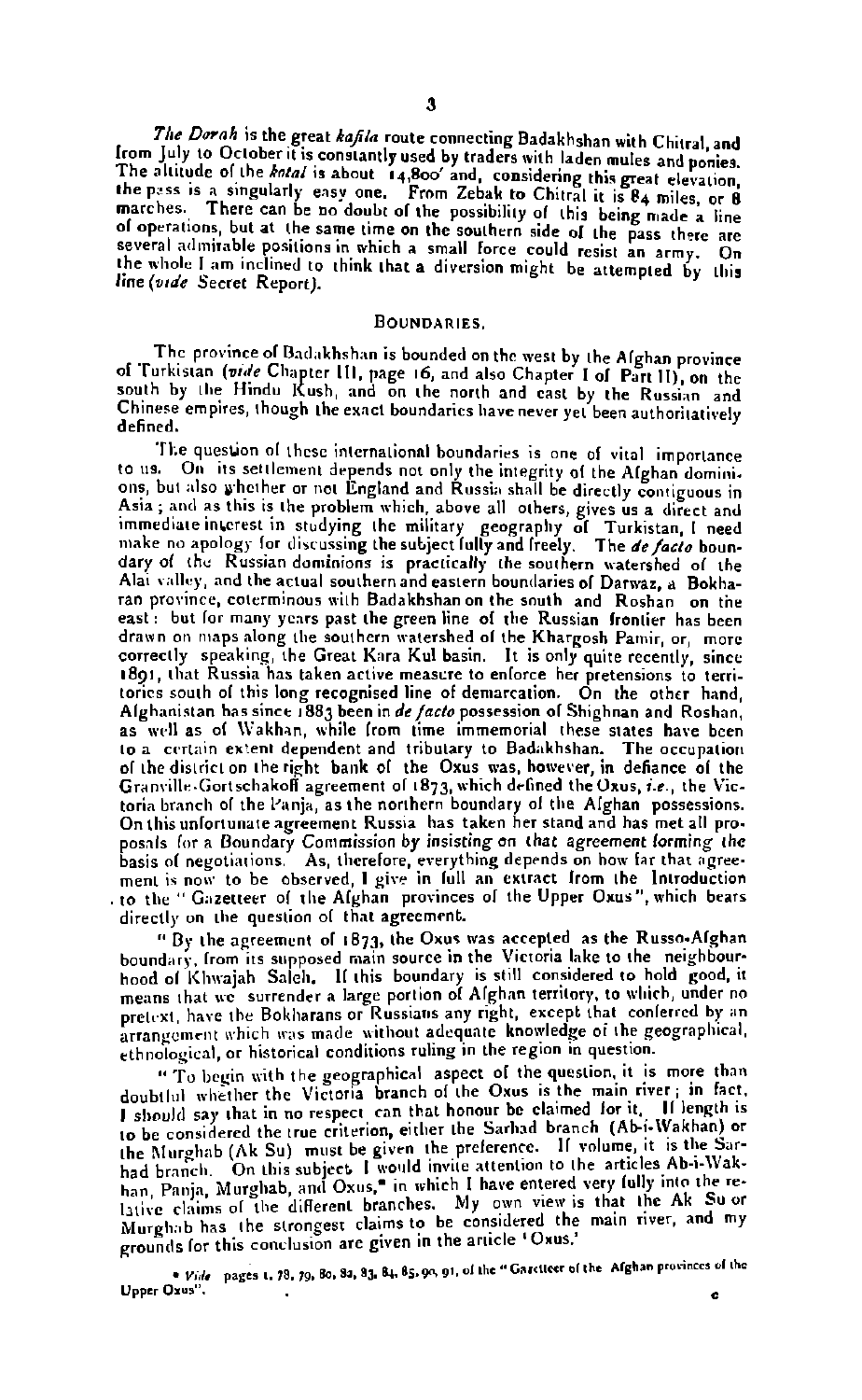"The pext point is that in a region of high and sterile mountains, the only The next point is that it is even to be found on the banks of the rivers which intersect it. In **consequence** of this, the valley is alway. the main thoroughfare, and both banks ol thu3 naturally became inhabited by the same people **far** a cerpanks of a river thus have and therefore necessarily come under one rule. In a<br>tain portion of its course, and therefore a river houndary is almost unknown. The mountainous country such a thing as a **river boundary** is almost unknown. mountainous country sassable only in a few directions are, on the contrary, always watersheep which are passed in the arrangement, therefore, by which a river is in acceptive we country laid down as a boundary between two states is faulty. The people on both banks are connected by language, by blood, by customs, by people on both banks **are** connected by language, by blood, by customs, by tradition and by rights in the land, and **a** river is, in soch a **case, as** artifi2al **n** boundary as a wire fence or **a** degree of latitude. **On** the other hand, in a plain country a broad river is a very natural and proper frontier, and from Khuldask, where the **Oxus** leaves the mountains, **we** may very reasonably accept the **river** as the boundary.

"In the partirularcnre in point. **we** have divided **Dnmaz** so that the portion on the southern b.mk belongs to Alghanistan; the portion on the northern bank to Bokhara. This is utterly opposed to fact. The wholc valley ol the Oxus from the Tangshab downwards as far as Kluidask on both banks, belongs, and has apparently always belonged, to Darwaz, which, in its turn, has always, it is believed, been more or less tributary to Bokhara.<sup>"</sup>

" Again. Rorhan and Shighnan, not to mention \\lakhan, **Gave** also been thus arbitrarily divided into two portions by the agreement ol **1873;** while, **as**  a matter **ol** lact, **never** has **one** bank ol the **rwer** been lheld by **one** ruler, and the other by another. These states have always been tributary to Badakhshan or allied in some form or another to that province, though at times they have paid tribute to China; while Badakhshan has Irequently come under the domination 01 some powr to the \s,est\vard, lying routlb **of** the **Orur,** either the larmer hlirs ol Icunduz, or Alghanirtan itsell. **On** this subject I may **refer** to the articles ' Badakhshan.' ' Koshan,' and ' Shighnan.'t

" As lar **as** I **can** learn, neither Shighnannor Roshan have everbeen tributa. ry to Bokhara. Quite apart, therelorc, lrom the actual subjugation 01 Shighnan and Rorhan bv the Alghan authorities, the fact ol their dependence upon Ba. dakhshan would seem to give Alghanistan the same rights over these provinces that **we** acquired over Kashmir:lrom the annexation ol the Punjab, or over the Shan States by the conquest of Burma. Thus it will be seen that neither peo-<br>graphically, ethnologically, nor historically has Rokhara any claims over *Roshan* and Shiehnan.

"The next point is that the agreement of  $1873$  practically left unsolved the definition of the boundary east of the Victoria lake. The result is, that if that treaty is accepted as a basis, a block of no-man's land is left intervening between Wakhan and the Chinese Irontier. Such a gap is in many ways dangerous, as it permits Russia to put forward claims to draw the boundary cotermlnous with the Hindu Kush, and thus obtain ready **access** to the Kilik and undeveloped regions like the Upper Oxus States and the Pamirs intervening between the Russian frontier and the Hindu Kush, we have no danger to fear the Russian frontier and the Hindu Kush, we have no danger to fear in the other hand, show the other hand, show the other hand, should present itsell in making a good road up the easy valley of the Panja towards either the Baroghil or the Kilik. Our pothect, therefore, should be, not to recognise in any way the legality of the 1873 arrangement. We have abandoned that arrangement in so far as the **1875 arrangements abandoned that are all arrangements** in so large that arrangement in so large that are the local person in section clear we have a right to say that the agreement no longer holds good as regards the upper waters of the Oxus. It was on ethnological grounds that we gave up much of the ground in the direction of Sarakhs and Panjdeh, and equally on ethnological grounds we have a right to say that the agreement of<br>1873 is faulty and untenable, as regards the Upper Oxus states. In our **<sup>1873</sup>1s** laulty and untenable, as regards the Upper **Oxus** slates. In **our** maps, at all events, re should adopt the watershed between the **Yaz** Gulam and

 $V$ ide article " Darwaz " and page 96 of Gazetteer. Vide pages 5, 14, 16, 95, 96, 97, 107 to 110, 113 and 114, of Gazetteer.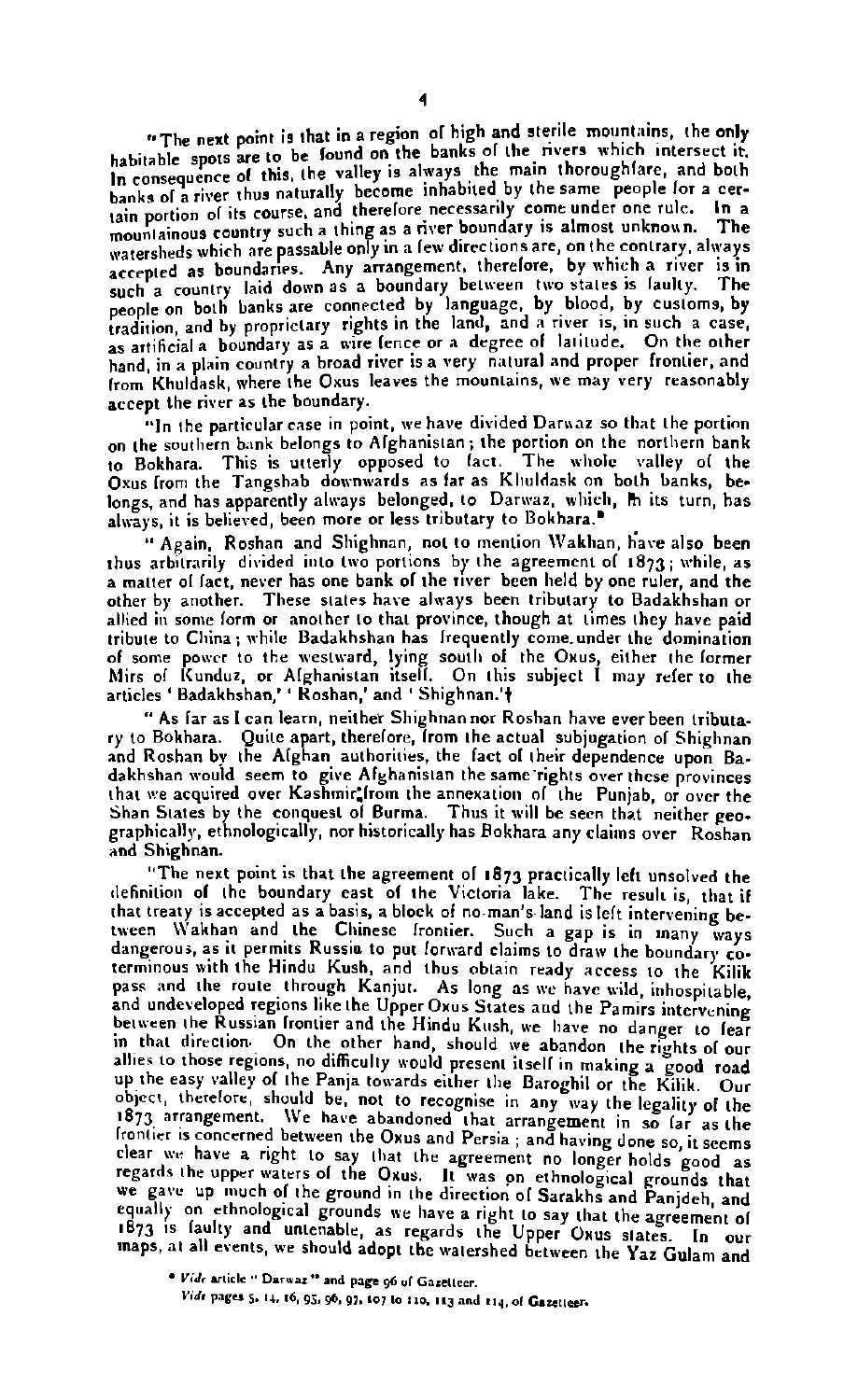Bartang valleys as the true boundary, carrying on the line till it meets the Chinese frontier. If we do not do this, depend upon it Russia will at the earliest opportunity fill up the vacuum thus left by our punctilious regard for an agreement made in the dark, and which Russia will repudiate whenever it suits her."

As regards the eastern boundary, that is, the Alghan-Chinese frontier, it can only be said that whatever historical rights the Chinese may have had over the Pamirs and their Kirghiz inhabitants, as a matter of fact they have seldom exercised them west of the Taghdumbash Pamir, the Ak Su and the Rang Kul Pamir, though at times doubtless they have established posts as far west as the Alichur Pamir and the Little Pamir watershed. On the other hand, the Alghan boundary, though nominally this ill-defined Chinese frontier, practically has the great disputable gap formed by the Pamirs has yet to be demarcated with a view to conclusively defining the limits of each of the three contending parties.

#### **ADMINISTRATIVE DIVISIONS.**

It is impossible to say with any degree of certainty how far the civil administration of Badakhshan has been regulated and the exact distribution of the several districts into administrative areas. It would seem, however, that under the central authority of the Governor of Badakhshan there are various subordinate divisions usually controlled by Alghan officials called Naibs.

Un till 1888 the distribution was somewhat as follows:-

Kataghan or Kundus With the exception of Khanabad was under the Beg of Talikan (vide Chapter III).

| Andarab<br>Khinjan                                     |  | Under a Ilakim reporting to Khanabad.                                                                                                                                                         |
|--------------------------------------------------------|--|-----------------------------------------------------------------------------------------------------------------------------------------------------------------------------------------------|
| Desht<br>Ghori<br>Baghlan<br>Narin<br>Khost<br>Farkhar |  | Probably under separate Naibs or Hakims,<br>but all reporting to Khanabad.                                                                                                                    |
| Rustak                                                 |  | Which apparently includes Chah-i-ab, Daung<br>and Pasaku as well as Rustak. Possibly<br>Chah-i-ab is now separate.                                                                            |
| Shive<br>Ragh                                          |  | Nothing definite is known regarding the ad-<br>ministration of these districts. Ragh, it is<br>believed, has retained a certain amount of<br>independence and is under its own local<br>Khan. |
| Zebak<br>Ishkasham                                     |  | These three districts are or were under the<br>Naib of Zebak.                                                                                                                                 |
| Gharan<br>Faisabad                                     |  | In which would be included the remainder of<br>Badakhshan; some of the districts, such as<br>Daraim, Sarghulam, etc., probably<br>have<br>Naibs of their own.                                 |
| Shighnan<br>Roshan<br><b>Wakhon</b> .                  |  | ' Under a Ilakim residing at Bar Panja.<br>Also under an Alghan Ilakim.                                                                                                                       |

#### TOWNS.

What we consider towns hardly exist in the area of the Badakhshan government. Most of the places shown on our maps in large capital letters are, generally speaking, either mud forts such as Kala Panja, utterly insignificant from a miliappearing, critics we can assume a case any success of administration like<br>tary point of view, or villages which are local centres of administration like<br>Zebak. The only places which can have any pretence to be designated lowns are:-

Fassubad.-A miserable place with about 4,000 inhabitants (vide Chapter mv.

Khanabad.-The capital of the province (vide Chapter III). Hasrat Imam,-Chiefly remarkable for its sanctity (vide Chapter III).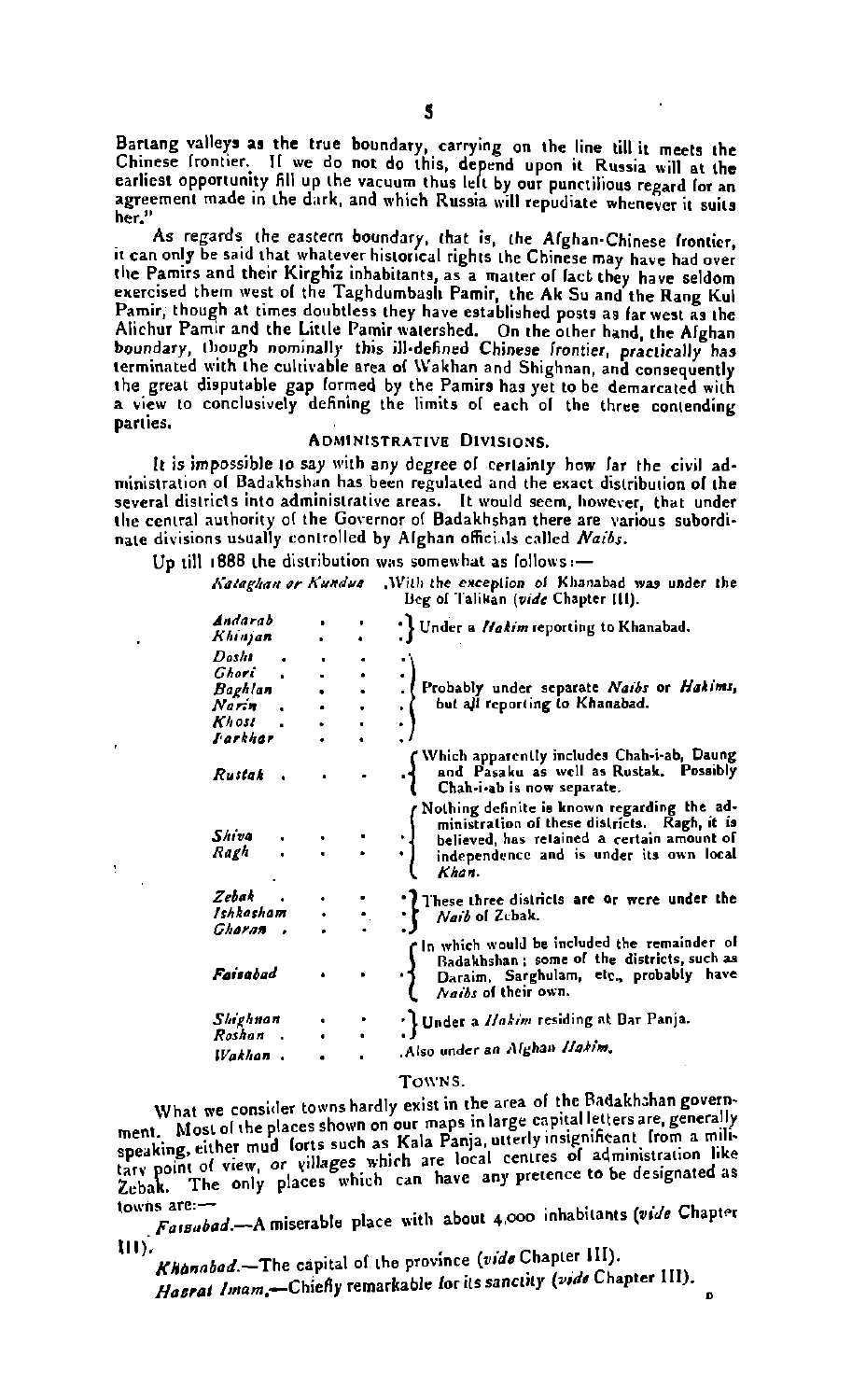Rustak,—Probably the largest and most important commercial centre in the province.

.......<br>Chah-i-ab.-A small walled town. Kunduz, it may be observed, is now in and almost deserted **(wde** Chapter 111).

#### POPULATION.

The inhabitants of Badakhshan are almost entirely Usbaks and Tajiks with<br>a sprinkling of Afghans in the towns and a few nomad Kirghiz tribes who roam a sprinkling of A!ghans in the towns and a lew nomad Itugalia those who roam<br>the Pamirs. The Usbaks are lound almost entirely in Kataghan and the plain country of Badakhshan and in the Upper Oxus provinces. These Tajik races pro-<br>tricts of Badakhshan and in the Upper Oxus provinces. These Tajik races pro-<br>hably represent the descendants of the original Aryan inhabitants o complexions fair, but weather-beaten, and their physique respectable; they are polite, hospitable, honest, truthful, with a complexion some there are the polite they are devoid of energy or enterprise and can scarcely be c though not want in the Muhammadan persuasion, but many, especially those in<br>Shiah sect of the Muhammadan persuasion, but many, especially those in touch with their co-religionists in Bombay. The Tajiks do not all speak the Ghalcha dialects. In Darwaz, Badakhshan proper and Gharan a Persian dialect is the mother tongue, while in Munjan, Ishkasham, Shighnan, and Wakhan various<br>Ghalcha dialects are spoken, though Persian also is very generally understood.

Ghalcha dialects are spoken, though Persian also is very generally understood.<br>The Turks or Usbaks may be distinguished by the square and high cheek bone which mark the infusion of Mongol blood, while the Kirghiz is of a distinct Mongolian type and apparently of a very low order. The hard lile of the Pamirs<br>s ems to have told on their physique, and most of them are stunted and shrivelled in appearance. The Turks are generally more industrious and enterprising than the Tajiks. Tajiks and Usbaks are alike in one respect, absolute detestation of Alghan rule, and when an invader does arrive not a man will raise a **finger** to resist him. **(For** lurther details, **vide** pager **19** to **a1** "Gazetteer ol the Alghan Provinces of the Upper Oxus").

#### CLIMATE.

As the region presents every variety of altitude from that of eternal snow to the level of the Oxus plains about a thousand feet above the sea, every variety of climate may naturally be expected. The winters in the Pamirs, and in fact<br>everywhere above 8,000 feet, may be characterized as intensely cold and may be said to last from November to April. On the other hand in the plains between<br>Rustak and the Oxus, the winter is comparatively mild. The summers are extremely muggy and close below Faizabad, while in the highland valleys the climate is of course delightful. The eastern half of the region, that is to say, the Pamirs, Wakhan, etc. is exposed to bitterly violent winds, the consequence of<br>which is a marked absence of trees. On the Pamirs the atmosphere is remarkable for its rarity, but after a day or so the lungs get accustomed to this, and there<br>is a bracing purity in the air which compensates for many discomforts. The fens of Kataghan and the riverain districts of Badakhshan are notoriously unhealthy.

#### SUPPLIES **AND** TRANSPORT.

The generally mountainous character of the country and the scarcity of population in the level cultivable tracts, renders the Badakhshan province a very unreliable one for furnishing supplies in quantities at all proportionate to the requirements of even small columns. The great tracts of Pamir land produce<br>nothing but forage, the highland districts produce scarcely sufficient grain for their own limited consumption, while the towns of Kataghan have to import grain from Kolab in Bokharan territory. The only supplies which can be counted on are forage, fuel, and meat, for large numbers of sheep and cattle **01** theso countries in lamour lrom Lahore to Centml Asia. He is **'an** admirable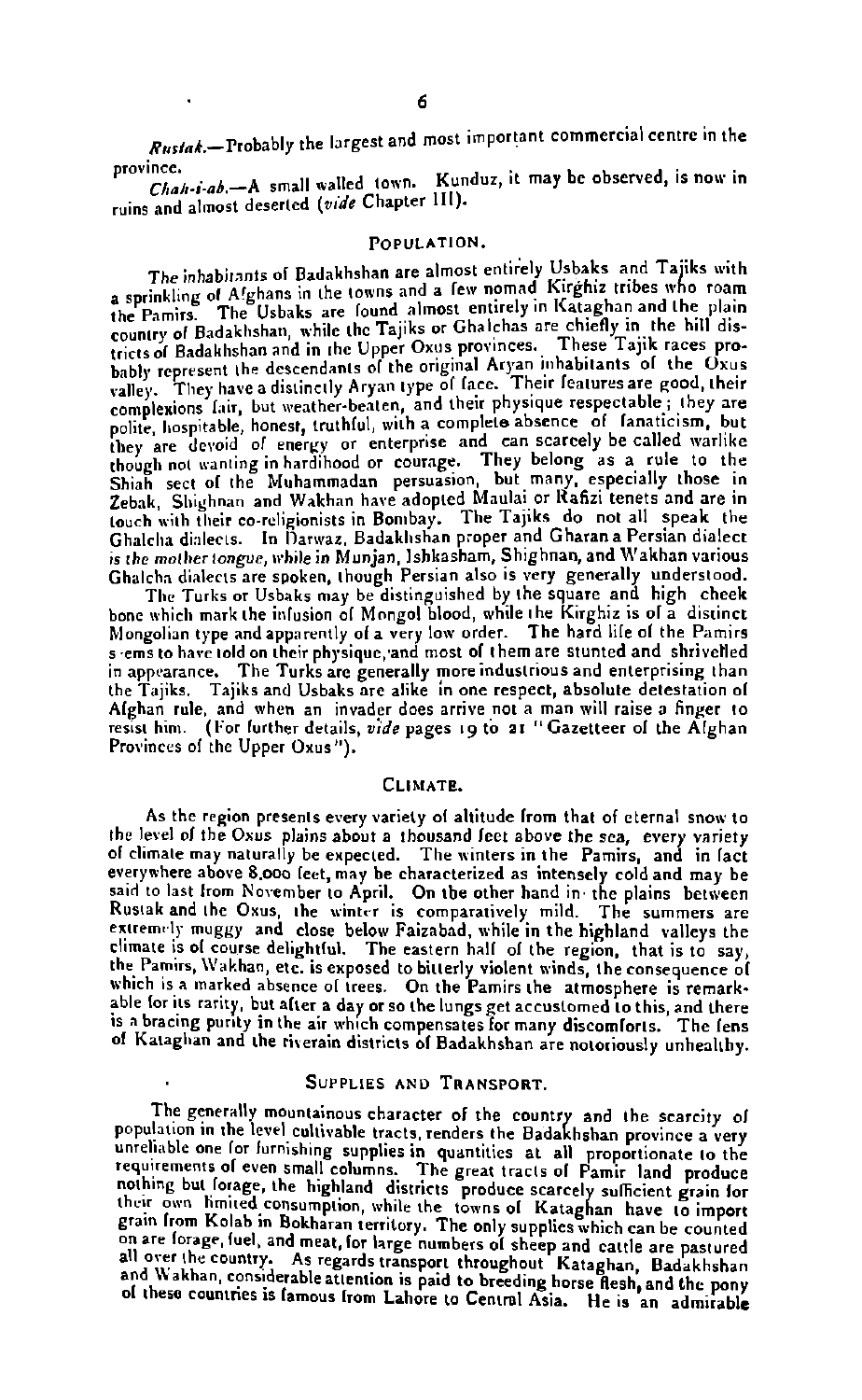pack animal. Mules and donkeys are also fairly numerous. Carts are unknown, as pack animal. There are both the whole traffic of the country is conducted by pack animals, of which probably large numbers are usually obtainable.

#### ABMV

The distribution of troops in Badakhshan is of course a variable quantity. and all that can be said is that under normal conditions the Badakhshan bngade is distributed between Khanabad, Faizabad, Rustak, and Shighnan. This Badakhshan brigade is part of the Turkistan army and in fairly well and armed. It consists chiefly of Afglians and Usbaks. The following table<br>showing the distribution must be taken as approximate only :-

|                                                                        | Station.         |                  | __ | Infantry<br>Battalions. | Cavaley<br>Pisalai.     | Ekasedart.                                                                 | Batteries.                  | REMARKS.                                                |
|------------------------------------------------------------------------|------------------|------------------|----|-------------------------|-------------------------|----------------------------------------------------------------------------|-----------------------------|---------------------------------------------------------|
| Khanabad<br>Fairabad<br>Rustak<br>Shighnan (Bar Panja)<br>Out stations | ٠<br>٠           | ٠<br>٠<br>٠<br>٠ | ٠  | ä<br>2<br><br>$\ddotsc$ | 4<br>3<br>3<br>$\cdots$ | 1 Bahrak<br>$\cdots$<br>Bahrak<br>٠<br>$\mathbf{u}$<br>A<br>$\blacksquare$ | $\bullet$<br>11<br>$\cdots$ | * r Field.<br>1 Mountain.<br>1 Mountain.<br># Doubtful. |
|                                                                        | Total amounts    |                  | ۰  | 5                       | IO                      | 13                                                                         | 4                           |                                                         |
|                                                                        | <b>TOTAL MEN</b> |                  | ۰  | 3,000                   | 1,000                   | 1,300                                                                      | $\mathbf{u}$                |                                                         |

#### Roans

The only roads of military importance in the Badakhshan Province are-

- (1) The road leading from Tashkurghan through Khanabad and Faiz. abad to the Darah pass *(wide* Chapter Ill).
- (2) That leading from Kolab by the Samti ferry and Rustak to Faizabad *(vide* Chapter III), or to Khanabad.
- (3) The road leading lrom Ferghana to Kala Panja by the Aliehur and Great Pamirs *(vide* Chapter 11).
- $(4)$  The road from Shighnan to Zebak by the Ishkasham Kotal.
- **(5)** Zebak to Sarhad.

Nos. (1) and (2) might either or both<sup>+</sup>be used in the case of a Russian advance for the purpose of occupying Badakhshan or threatening Chitral. The distances worth noting by these routes are-

|                                                                 |  |                                                                                                                 | Miles.                                                                                                                                                                                                                               |  |
|-----------------------------------------------------------------|--|-----------------------------------------------------------------------------------------------------------------|--------------------------------------------------------------------------------------------------------------------------------------------------------------------------------------------------------------------------------------|--|
| Tashkurghan to Khanabad                                         |  |                                                                                                                 | 89                                                                                                                                                                                                                                   |  |
| Khanabad to Faizabad .                                          |  |                                                                                                                 | <b>Contract Contract Contract Contract Contract Contract Contract Contract Contract Contract Contract Contract Contract Contract Contract Contract Contract Contract Contract Contract Contract Contract Contract Contract Contr</b> |  |
| Samti Ferry to Faizabad                                         |  | .                                                                                                               | <b>DO</b>                                                                                                                                                                                                                            |  |
| Faizabad to Dorah Kotal                                         |  | the contract of the contract of the contract of the contract of the contract of the contract of the contract of | $\blacksquare$                                                                                                                                                                                                                       |  |
| (3) Would be used by a Russian column intended to occupy Wakhan |  |                                                                                                                 |                                                                                                                                                                                                                                      |  |

- was a Rurrian column intended to our and the distance from Osh to Kala Panja is 400 miles.
- (4) Would only be useful if a Russian force in Shighnan were intended bara with the Badakhshan column in threatening the co-operate with the Badakhshan column in threatening the Dorah.
- Dorah. The distance from Dat ranja to Zeuak is of the expected<br>
(5) This road, in the event of a Russian occupation, would be importance, as it would represent the Russian front and would be<br>
essential (or lateral communic as **133** miles.
- **(4)** and (5) easily be made good cart-roads, and even in their pre-sent stale **are** quite **Fary** for pack animals. The subject of roads is more fully dealt wth **~n** Chapters I1 and Ill.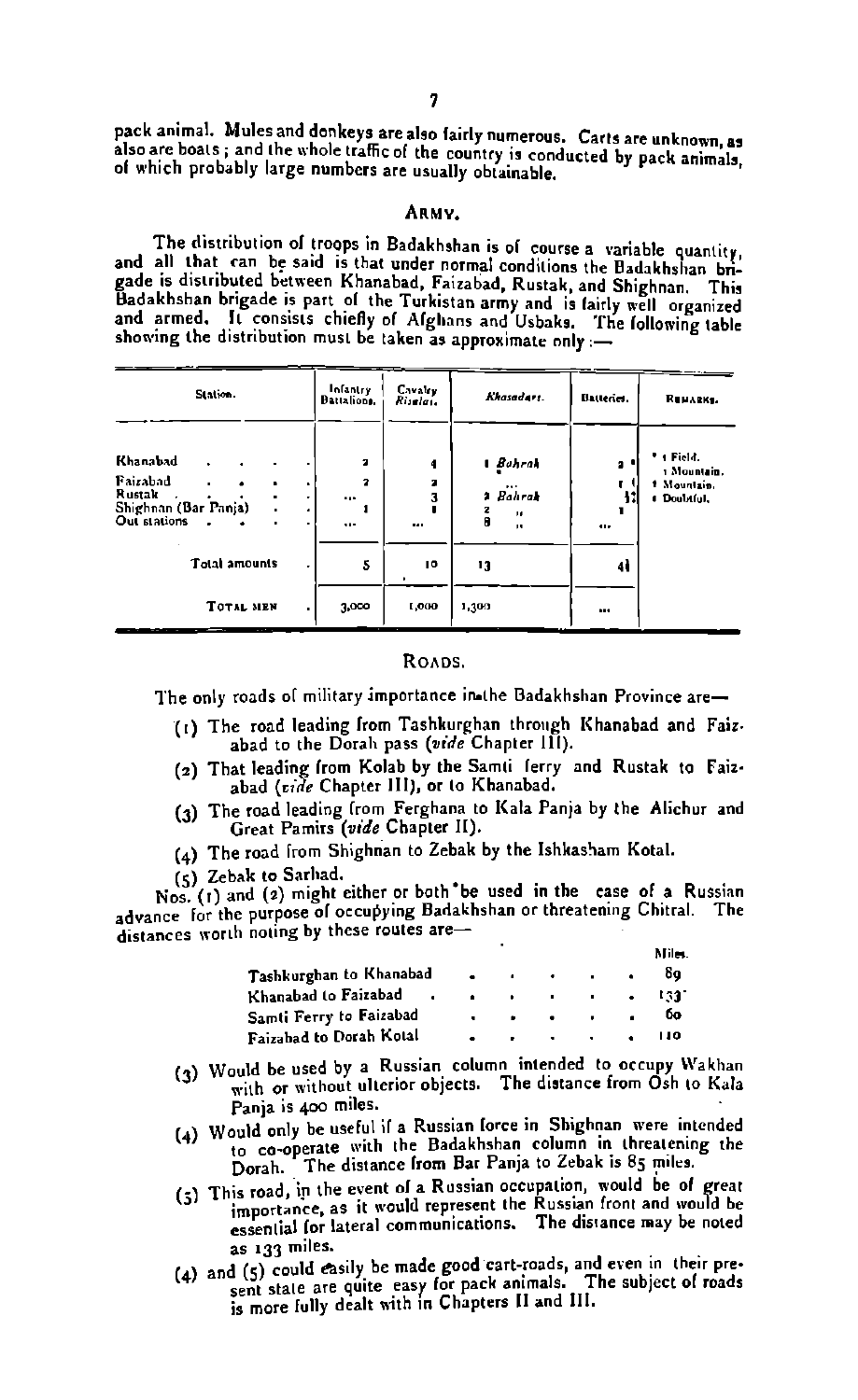#### STRATEGICAL FEATURES.

The Badakhshan Province, in spite of its extent and the fact that it lies nearer the British dominions than cither Herat or Turkislan, can only play a<br>subordinate part in a war between Russia and England. The great mountain barrier which forms its southern boundary and the difficult nature of the routes parties with other precisely contained to movements of large armies. Under the headacross in circularity presents the shown that the Dorah pass is the only one that offers a really practicable route for troops, and that even that can be easily closed by a comparatively small detachment. On the other hand, the Badakhshan Provy a comparatively small contribution. For the employment of British troops. the about the cause of a series of the cause of the cause is a sops, from all assistance and because without Kolab to draw on great difficulties would be encountered in keeping them supplied. The Russians, on the other hand, will certainly occupy the province, for even if they cannot affect a serious diversion across the Hindu Kush, they will at least acquire considerable local prestige, weither the time alert, and may possibly create a dangerous state of ferment<br>among the Pathan tribes flanking the Khaibar route. There can be no doubt that when the time arrives the Russians will launch two columns into the country. **One,** probably not exceeding **2:ooo** in rtrcngth, will march lrom Ferghana and occupy Shighnan and Wakhan, the other, which may amount to 5,000 men, will either enter Badakhshan from Kolab or be detached from the main army and march lrom the west an Kllanabad.

As regards the Ferghana column, the peace garrison **of** that district is about 8,000 men, and, consequently, there would be no difficulty in detaching the requisnte lorce. **\\'e** knew that when **war** seemed imminent in 1878 the Russians were prepared to use this route, and from the experience of 1891-92 **we are** confirmed in the view that the Russians would not hesitate to use this line in spite of all its difficulties. The route across the Pamirs is not easy **(side** Chaptcr II), nerrrtheless it **can** be traversed, and in any year by the middle 01 July, Russian troops can reach \\lakhan. **Here** they **can** remain till October prorbdrd they **n~** tke arrangement9 lor supplies lrom Shighnan, Badakhshan **or**  liashgharin, but **as soonar** the passer **oscr** the Hindu Kush are closed by **snow**  they would probably fall back to the warmer clime of Roshan, where they could winter in comparative comfort. As regards opposition to this column we may take it for granted that the scanty local population will not resist it, while the Al~han lorcc at Bar Panja is lar too **weak** to court annihilation by doing **so.**  The best course for that gartison would be to retire by the Dorah pass and aid us in closing that route, while at the same time our agents should buy up all local supplies and transport which they should either remove or destroy so as to increase the dificuhies 01 the invader.

As regards the Badaklashan line 01 advance the conditions here **are** some what similar, though the difficulties both in the matter of roads and supplies are considerably less. The Russians could certainly occupy Khanabad and Fatzabad without much trouble, and I should imagine would have no real difficulty in conccnlrrling 5,030 men at the latter place with a **view** to threatening the Dorah pass. Troops destined lor thir duty might either come lrom Kulab **vtd**  the Samti ferry and Rustak or might consist of a detachment from the main column marching from Turkistan on Kabul. The Afghan garrisons of Khanabad and Faizabad could not hope to resist them and should fall back, the former on Kabul *vid* Ghori, the latter on Chitral by the Dorah, at the same time denuding the country as far as possible of transport and supplies.

Only **one** n'ord **Enore** need be raid regarding thir region. It is that the block of mountainous country known as Kafristan is quite impracticable for military operations, and may therefore be disregarded.

#### **ReJermccr.**

- (1) "Gazetteer of the Eastern Hindu Kush," by Captain E. G. Barrow, especially with reference to the Hindu Kush passes.
- (2) " Gazetteer of the Alghan Provinces of the Upper Oxus," by Major E. G. Barrow, especially the introduction.
- (3) " Final report of the strategical aspect of the Eastern Hindu Kush," by Major E. G. **Barrow.**
- (4) "Lecture on the Russo-Alghan frontier," by Major E. G. Barrow.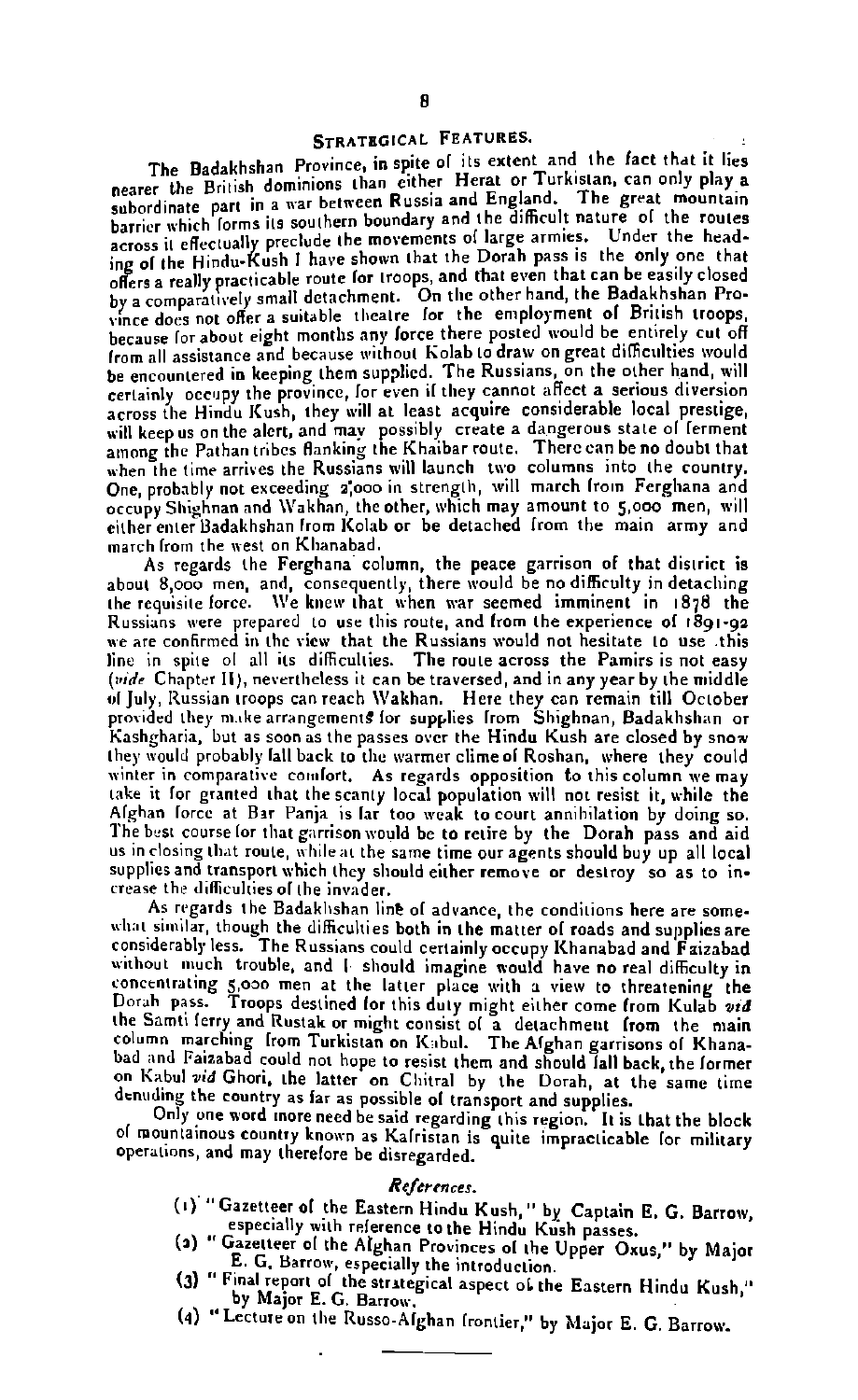### CHAPTER **II.**

### THE UPPER OXUS PROVINCES AND THE PAMIRS.

In this chapter I propose to describe the Pamirs and the Upper Oxus<br>provinces of Afghanistan, that is to say, the districts bordering the Oxus east of Badakhshan and Darwaz, namely. Wakhan, Ishkasham, Gharan, Shighnan, and Roshan. The importance of this region lies in the fact that it is very open to attack from the direction of Ferghana, and that in Russian occupation it would a Afford an excellent base from which to sow intrigues among the tribes on our side of the Hindu Kush. Conversely, as long as these districts, or even a portion of them, remain in Alghan hands, we have as it were a glacis to the rampart which the Hindu Kush itself affords us. The Oxus and its tributaries is the main leature in this region. That great river is formed by the junction closeto Kala former rises far to the east in the Little Pamir, and after flowing north as the Ak Su makes a great bend west, and leaving the Pamirs flows through the narrow mountain valley of Bartang to its junction with the Pamia. The main sources, the one rising in the Great Pamir, the other in the Hindu Kush, at the head of the Pamir-i-Wakhan, both unite just above Kala Panja, the capital of Wakhan. Thus it will be seen that Wakhan comprises the whole drainage of the Panja until that river enters Ishkasham. Besides the Murghab and the Panja there are two other great tributaries from the east, namely, the Ghund and the Shakhdara, which water the two principal valleys of Shighnan. All these rivers may be said to rise in the great table-land of the Pamirs, alter leaving which they cut their way through deep and narrow valleys hemmed in by olty and rocky mountain ranges. These valleys are for the most part<br>loo narrow or too stony for cultivation, but in places they open out<br>and present luxuriant meadows or well cultivated alluvial flats. The rivers are all unnavigable, and the only means of communication are the very<br>indifferent roads which line their banks." Bridges are few and far between,<br>and are for the most part extremely ricketty. Most of the rivers are, how-<br>e these provinces live in these riverain villages, and being, as a rule, ol a peaceable<br>disposition lorts are lew. Kala Panja, Bar Panja, and Kala Wamar are the only places in the whole of this region which can be described as lortthed, and even<br>these are only mud forts of the usual Central Asian type. The inhabitants of all<br>these states, or rather districts, are Tajiks. These Tajiks a **race they may be treated as a quantité negligeable.** At the same time it must not be forgotten that they cordially detest the Afghans and would assist rather not be forgotten that they cordially detest the Alghans and would assis! rather than appose a Russian advance. I may now give a lew words **or** special description to each little separate state.

#### **WAKHAN.**

Though politically this term comprises the Great and Little Pamirs as well as the inhabited valley of the Panja, practically it consists of the latter only, commencing at the point near Bozai Gumbaz, where the Panja leaves the Pamirs and<br>ending on the frontier of Ishkasham. It is a desolate, treeless country, very ending on the Irontier of Ishkasham. It is a desolate, treeless country, very<br>sparsely inhabited. The highest village, Sarhad, is 10.800<sup>'</sup>. From here to the western Irontier of Wakhan is about 110 miles, and as the valley is nowhere more-<br>than a miles wide, the real Wakhan may be described as a narrow strip along the Panja with tiny hamlets here and there on both banks. The total population is about 5,000. Snow lies on the ground for about five months, and even in summer it is often bitterly cold owing to the *Bad-i.Wakhan* which blows up the

valley. Crops are scanty, but the pasturage is splendid in places, and yaks, cattle, An exception may be made as regards the road from Ishkasham to Bar Panja, along the left bank of the Oras, which has recently been made b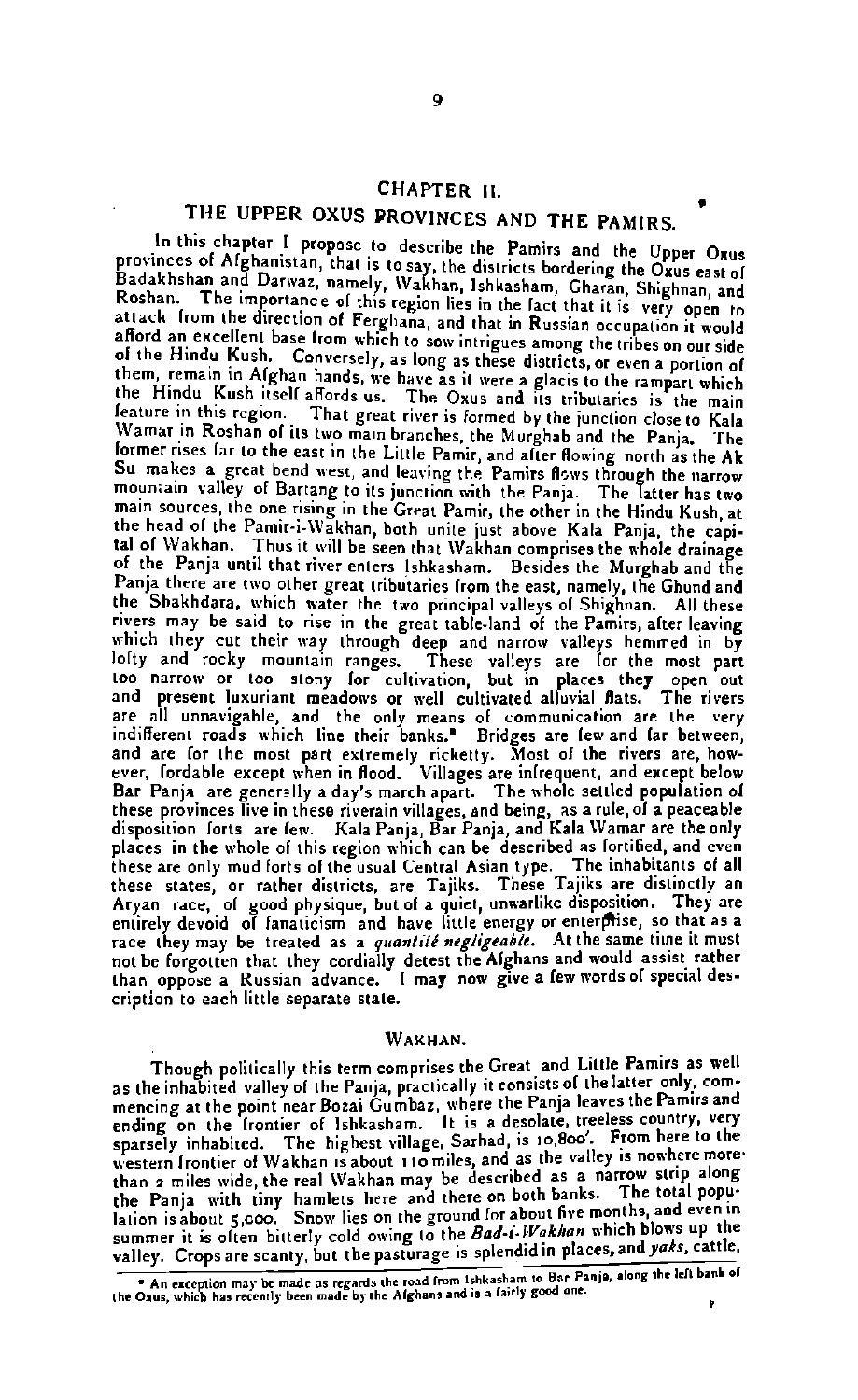sheep and goats are reared in great numbers. The road from Sarhad to the Sheep and goals are rearch difficult one, but down the valley to Ishkasham it is:<br>Little Panir is an extremely difficult one, but down the valley to Ishkasham it is: practicable military routes, leading out of the valley right and lelt, are the route<br>from Kala Panja to the Great Pamir, and the routes which lead across the Hindu Bush by the Baroghil and Khorabort passes. The importance ol Wakhan lies not so much in the utility **01** these passes as lines of military operation **as** in the fact, that were it occupied by the Russians, the tribes to the south of the Hindu Kush would always be in a state of restless uncertainty, and a raw would be established on our Rank which might be difficult to cure.

#### ISHKASHAM AND GHARAN.

These two small districts, together with Zebak, are now administered by the Naib of Zebak under the orders of the Governor of Badakhshan. They occupy<br>the valley of the Panja between Wakhan and Shighnan. The fertile norrion of Ishkasham is only about 6 square miles in extent. In fact it is but one large scattered village with a population of about 1,200. Gharan, though once rich<br>and populous, is now almost uninhabited. The position of Ishkasham is strate-<br>gically important as it commands the only possible winter route bet shan, Wakhan, and Shighnan. The pass over the Isbkasham or Sardab Kotal is a shan, Wakhan, and Shighnan. The pass over the Isbkasham or Sardab Kotal is a<br>very easy one, the crest being only 9.500' above the sea, or about 1,000'<br>above the river. Both ascent and descent are very difficulty in taking wheeled artillery across. The road down the valley to Bar Panja is a very good one, easy for baggage animals at all times.

#### SHIGHNAN.

This districtcnmprises the Ghund and Shakhdara valleys, as well **as** the main valley of the Panja between Gharan and Roshan. The valley of the Panja is here more openand lertile than in Wakhan, and lruit **trees** abound. Ghund and Shakhdara **are** alpine va!leyr which drain the western slopes **of** the Pamir table-land. Both **arc** narrow and bounded by high bare mounlains, but they contain a few villager and a certain amount **of** cultivation. Up the Ghund lies the main route from Shighnan to the Alichur Pamir and thence to either Ferghana or Chinese Turkistan. This valley has therelore a certain strategical importance. If the Russians wished to occupy Shighnan, they would probably use this route in preference to either the route through Darxvar **or** lhat through Roshan by the valley of the Murghab. It may be useful to mention that from Bar Panja the Ak Baital confluence, where the routes to Ferghana and Kashgar diverge, the distance is about 215 miles, of which about 122 miles is through desolate, though easy pamir country. The Ghund and Shakhdara unite before joining the Panja, and the united stream is known as the Suchandara. At the ]unction afthe latter with thePanja the valley opens out to a width **of** about **4** miles lorrninga fine plain aith valuable parturagc. The fort ol Bar Panja slands on the topol **a** cld,overlooking the river, and about 250' above it **on** its lelt bank. It is a miserable place crowded with barracks and stables and suttlers' shops. There is no town at Bar Panja, but villages and orchards occupy the hill-sides round about. The Alghans hold the place with about Boo regulars,<br>including hall a mule battery (1886). In capable hands the position of Bar Pania could doubtless be turned to account as it watches both the valley of the **Oxus** and theroute lrom the Alichur Pamir ; but situated as it is at a distance from all support and in the midst ol a population decidedly inimical to Alghan rule, it offers an easy prey to the Russians whenever they choose to take it. The people of Shighnan are Tajiks and in no way warlike or turbulent, but may be reckoned on as useful allies to the Russians whenever they choose to advance.

#### ROSHAN.

This district is really a part of Shighnan. It may be said to consist of three distinct tracts :-

(I) Rorhan proper. that is the valleyol ~he **Oxus** between Shighnan and **Darwaz.**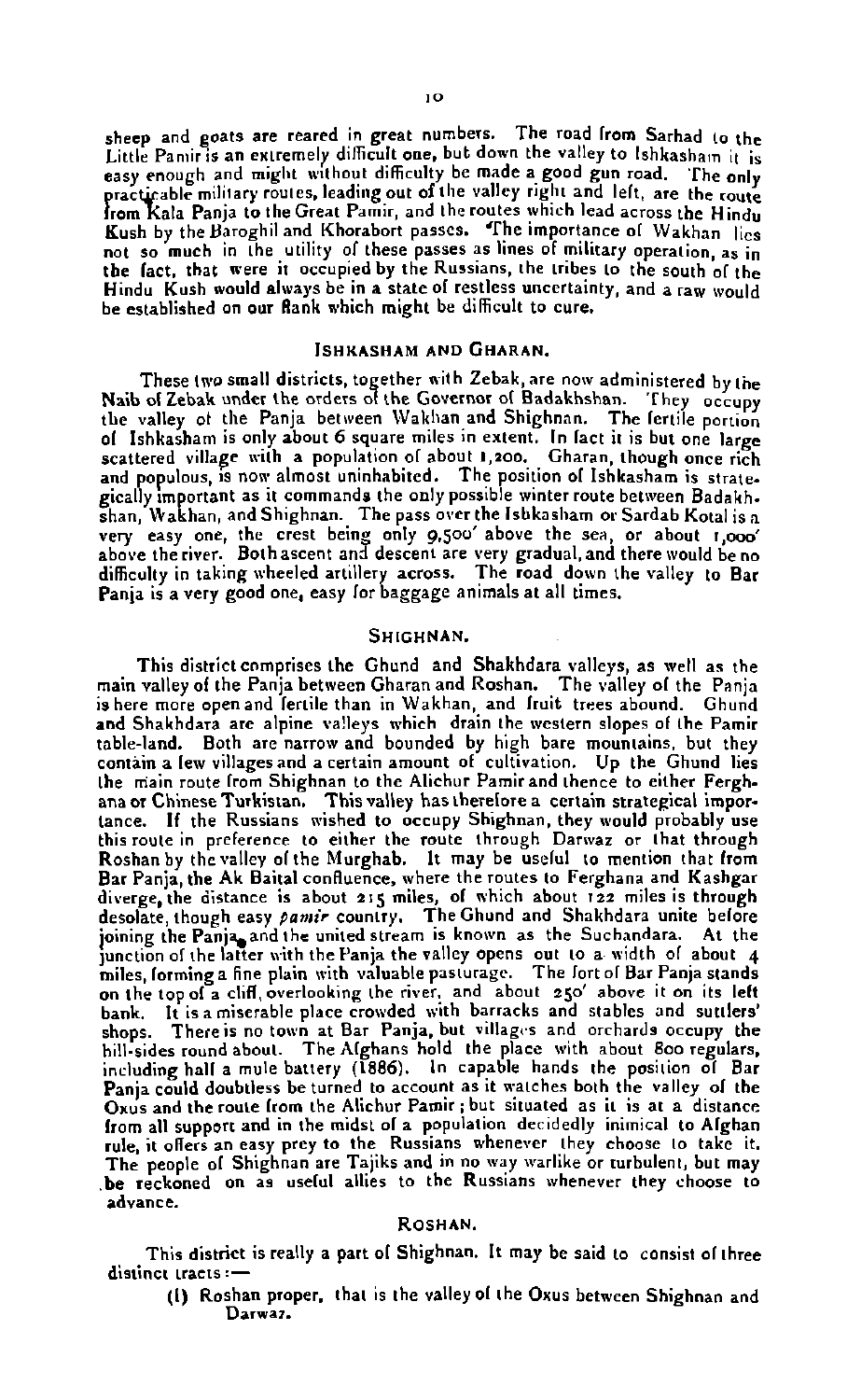- (11) Bartang, the cultivaled portion of the Murghab valley.
- (III) Pasar, which includes the Murght b valley above Barlang and the Kudara.

The capital is the dilapidated fort of Wamar. Roshan is doubtless the most favoured portion of the Oxus valley, both soil and climate being excellent. The population is at least 3,000, while in Bartang and Pasar there are favoured portion of the Oxus valley, both soil and climate being excellent. The more ; the Pasar people are almost entirely Kirghiz, the rest are Tajiks. Roshan Mure ; the rassi propie are annous enturity runging the can be approached from three directions; from Darway and the Su, and Irom Shighnan. The route through Darwaz is a difficult Murghab or Ak Su, and Irom Shighnan. The r one and very circuitous from a Russian point of view, while that by the Murghab<br>s only practicable for men on foot and quite unsuitable for the passage of **which the passage of the passage of** o that it may be regarded as almost certain that any column intended lor the possible.<br>Coupation of Roshan and Shighnan will come by way of the Alichur Pamir. the Ghund valley. Further, it may be taken for granted that the Afghans will by themselves be quite unable to offer *effective* resistance, and that they will either retire on Zebak or be uselessly annihilated.<br>In addition to the settled and inhabited portions of the districts above

described, there are large areas of *pamir* land which politically belong to either Wakhan or Shighnan, though the exact extent of jurisdiction has never yet been defined. As these *pamirs* all present the same characteristics it will be more convenient to describe them under one general head than separately, or even to attempt to differentiate between those which belong to Russia, to China, or to Alghanistan.

#### THE PAMIDS.

The *pamir* region is not a plateau in the ordinary acceptation of the term,<br>but rather a lofty upland from 12,000 feet to 15,003 feet above the level of the sea, intersected in every direction by **ranger** ol bare, rocky, mow.clad mountains rising from 15,000 feet to zo,ooofcel. The valleys betwen there ranger in placer open oul lorming flat or gently shelving troughs from **one** to several miles in width, covered generally with low worm-wood scrub about a foot high, but here and there with the richest grasses. Such flat open valleys are know as *pamirs*, while narrow deep ravines are never so described. It is therelore quite inaccurate to speak ol the whole region **as** *the* **pamir,** though that term isa convenient expression for describing the wild uninhabited tract between Chinese Turkistan and the settled Tajik districts of Wakhan and Shighnan. There is not one pamir, but several *pamirs*, such as the Pamir-i-Kalan or Great Pamir, the Pamir-i-Khurd or Little Pamir, the Alichur, the Taghdumbash, the Rang Kul pamir, etc. It is a common idea that the Pamirs are traversable in every direction, but this is not the case. The mountain ranges are quite impracticable, except at certain well-defined points, and there are only a lew routes which are ever used.

The principal routes are-

- I.-From Wakhan to Yarkand by the Little Pamir ; the winter route.
- 11.-From \Vakhan (Kala Panja) to Yarkand by the Great Pamir; the summer roule.
- 111.-From the Alai vid the Great Kara Kul to the Ak Baital junction<br>with the Ak Su.
- with the Ak Su.<br>IV.<del>..... From the Ak Baital to the Alichur</del> Pamir by the Neza Tash pass **(l4.i~').**
- \r.-~~~~ the Pamir to the Great Pamir by the Khargnsh **Pass.**  and hence to Kala Panja.
- VI.-From the Alichur Pamir to Shighnan by the Ghund valley.
- VII.-From the Ak Baital up the Ak Su valley to the Little Pamir.
- VIII.-From the Ak Baital to Kashghar by Rang Kul.

These routes are only good by comparison. The absence of supplies and scarcity of firewood, as well as of forage in places, are alone sufficient to render the passage of large bodies of troops impossible, while, except in the actual pami<sup>-</sup>s or flat valleys, the roads are often rugged and difficult.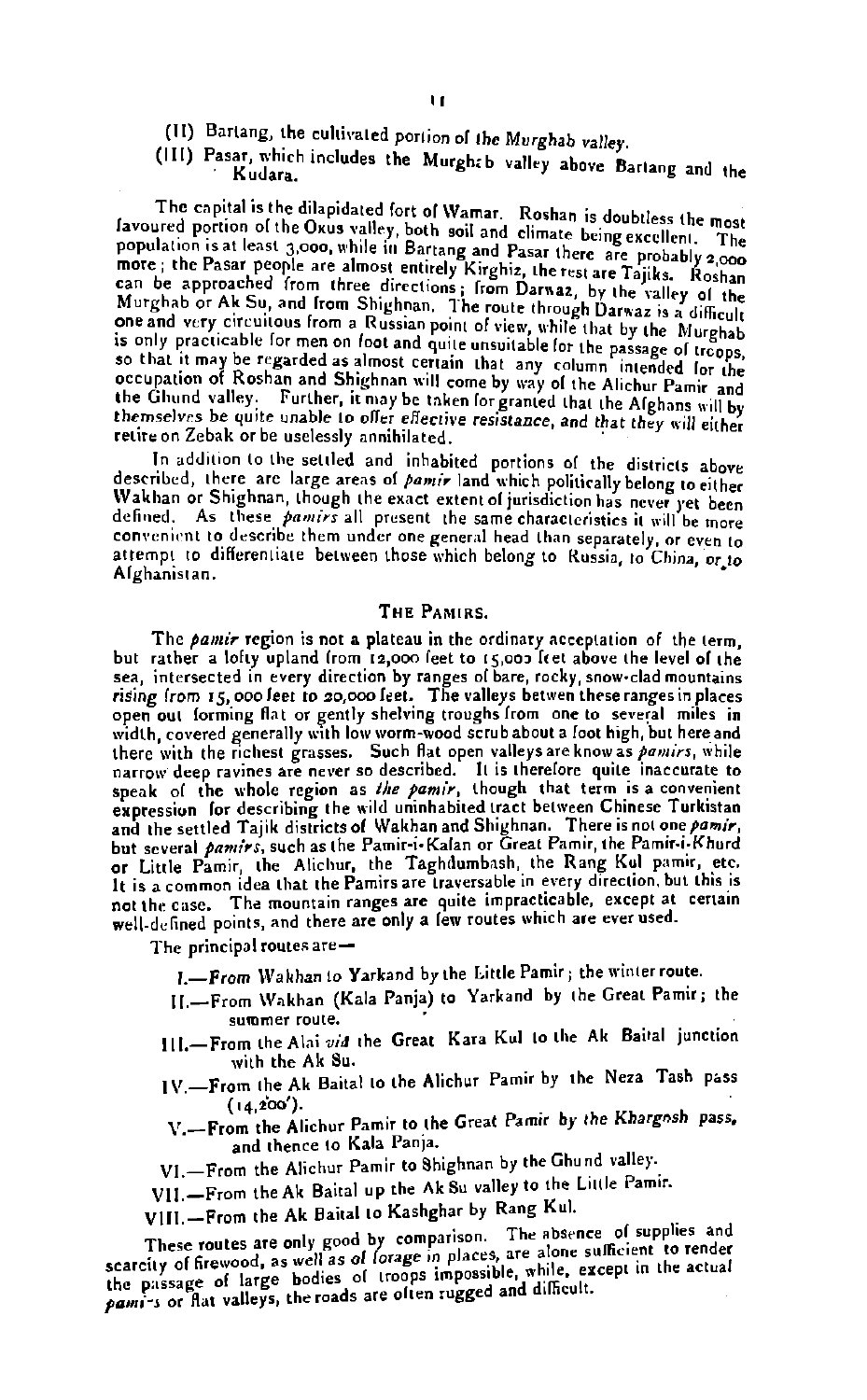O1 the above mentioned routes, the most important from a Russian point<br>of view are 111, IV, V, VI, and VII. O1 these, III is an obligatory route lorany<br>column advancing from Ferghana. There is no other worth considering. F Osh in Ferghana to the Ak Su it is **a41** miles or nearly three weeks' march, and expedition could well start before **June on** account 01 the snow **an** the Taldik nass (12.000'). The Kizil Su which waters the Alai is always fordable, and the pass (127000). The system of answer and the suitable point for establishing<br>Alai valley with its excellent pasturage affords a suitable point for establishing<br>a secondary base, especially as between June and September it i a secondary base, especially as between June and Scptember it is teeming with<br>the flocks and herds of the Kirghiz. The Kizil Art pass between the Alai valley<br>and the Kara Kul basin is an casy pass (14,200). The road throug leasible to construct a cart-road for summer use all the way from Ferghana to the Ak Su. It is the barren nature of the country alone that presents difficulties.

From the Ak-Baital junction the Russians, if their objective were Shighnan. or even the Dorah pass, would use Routes IV and VI. If Wakhan and the<br>Baroglill, Routes IV and V. If Kanjut, or even the Khorabort pass, Route VII.<br>The development of events in Hunza and the very secondary value of the Khoraborl pass route, which is not **open** till September, **renders** very unlikely a demonstration by way of the Ak Su valley and the Little Pamir, while the ease with which a relatively small force could detain an enemy wishing to use the Baroghil route to Yasin renders it equally unlikely that the Russians wouldattempt to attack along that line. I am therefore of opinion that they will, in the first instance, content themselves with occupying Shighnan and Wakhan with a view to using the latter country as a base for intrigue and for the purpose of threateninc us, and the former country **as** the channel through which they will draw such supplies as it, together with Roshan and Darwaz, can provide, and to which also they can retire during the inclement winter season. If this view be correct, the most important Pamir routes **are** IV, \', and VI, **i.e.,** those through the Alichur and Great Pamirs. The Murghab or Ak Suis easily forded. The<br>road then leads up the Kara Suvalley to the easy Neza Tash water-parting<br>{14,000 fett). The Alichur valley is now entered, and this pamir affords lor 50 miles an easy, level road with water, forage, and firewood along it. . From thc Alichur to the Grcat Pamir by lar the best route is by the Khargosh pass, which is about 14,500 feet and by no means difficult, while from the Great Pamir to Ksla Panjd, there **are no** serious obstacles to retard troops. The distance lrom tho junction ol the Ak Bailal with the Ak Su to Kala Panja, is about **1-6** miles, so that altogether it may be reckoned a month's march from Osh to Wakhan, and no lorce could well arrive there much before the middle of July. The route from the Alichur by the Ghund valley to Bar Panja in Shighnan is not an eary **one** lor laden animals. while the distance from the Ak Bailal junction is 200 miles.

Besides the Khargosh there are two other passes lrading from the Alichur to the Great Pamir, namely, the Bash Gumbaz, high, difficult, and little used, and the Kojiguit Dawan, **an** eary route leading to the Aideen Kul, the upper lake of the Great Pannir, which possibly might be preferred to the Khargosh route. From the Great Pamir to Wahhan, apart lrom the main route by the valley ol the **Panla,** thure is no route practicable lor troops, but there **are** scveral easy passes opening on to the Little Pamir east of the lake, notably the Anda**min or** Benderski.

The climate of the Pamirs is very severe in winter, which lasts from Octoher till May and during these months the deep **snon,s** and biting winds render the Kirghiz only remain on the Panars during the summer months. In winter they generally migrate to Kashgharia, the Alai, and the upper valleys of Shiehnan. The total number of the Patnir Kirghiz has been estimated at about **5,000** persons. They are quiet, inoflenrivc people, and nould certainly **oflrr no**  resistance to any invader. The lorage in places is magnificent, but such places<br>are olten widely separated. There are no trees except here and there a little dwarl birch, but the roots of a species of worm-wood or " saxaul " aflord an indinerent fuel which is everywhere procurable.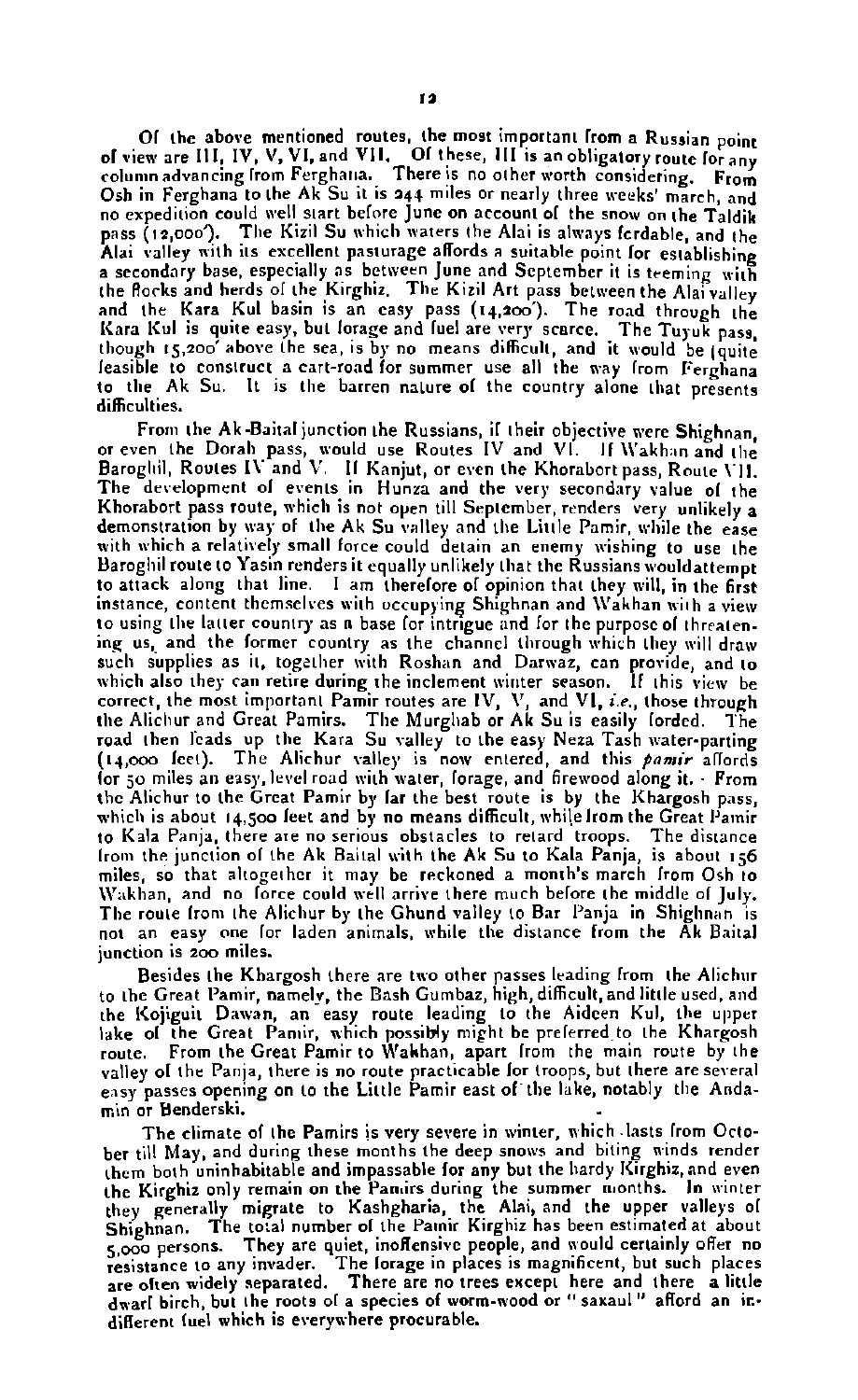As regards the rivers of the Pamirs there are only four or five of any size<br>or importance; the Panja, the Ak Su or Murghab, the Ghund, the Shakhdara, the Kudara, and the Ak Baital. The two last named are purely *pamir* rivers, that shallow and easily fordable, so also are the upper courses of the others, but in their lower portions, where they flow through the inhabited rivers are very full owing to the melting of the mows, and this **Ir** especially the **ease** in the alternoons, **so** that as a rule lords can only be used early in the morning. For this and other reasons the best months lor military operadons are August and September.

#### **Rgtjrrcnccs.** .

- (1) "Gazetteer of the Alghan Provinces of the Upper Oxus," by Major E. G. Barrow, especially articles Wakhan, Shighnan, Roshan, Ishka. sham, Pamirs, Murghab, Panja, Kirghiz, etc.
- **(a)** "Lecture on the Rusro-Afghan Frontier." **18Bg,** by **Major** E. G. Barrow.
- (3) " Notes of a journey from Osh to Yasin," by Mr. St. John Littledale.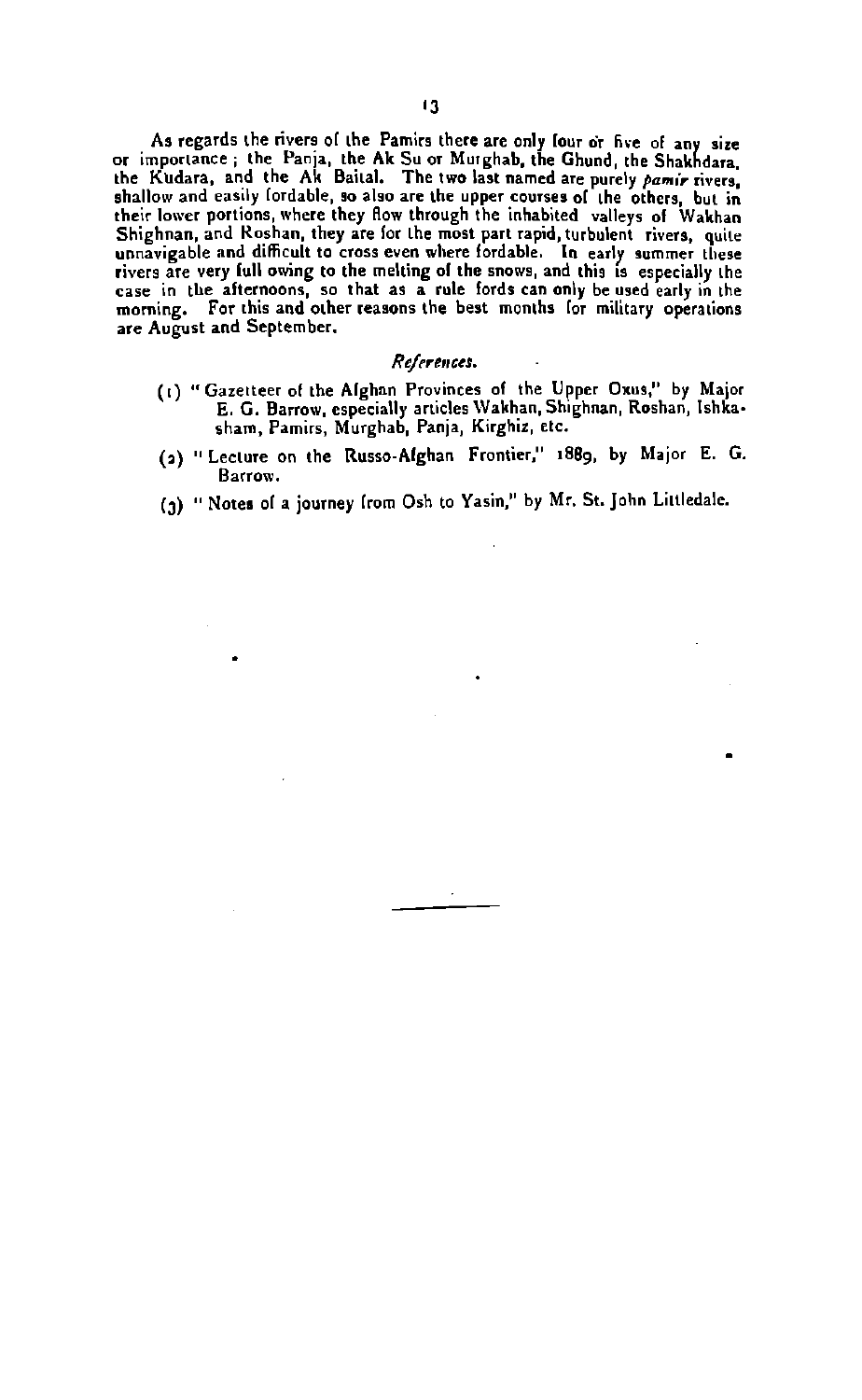#### CHAPTER Ill.

**BADAKHSHAN AND KATAGHAN.**<br>As already explained in the introductory chapter there are two Badakh. As already explained in the introductory chapter there are two Badakh-<br>shans, the political and the geographical I am here dealing with the latter only when speaking cl Badakhshan, that is to say, with the basin of the Kokcha<br>and its tributaries. This lesser Badakhshan, until quite recently, had lrom time immemorial been ruled by its **own** Mirs, and **sa** cont,eyed to the Asiatic mind the idea ol a distinct Tajik principality. It **was,** and is, bounded **on** the llorth by the Oxus and Ihe Cir.Oxus districts **ol** Danvaz ; on the ryest by Kataghan or Kunduz, the Lataband range forming as a rule the dividing line ; on the south by Kalristan, from which it is divided by the great watershed of the Hindu Kush, and, on the east, by the long spur from Trich Mir which separates it from the Upper Oxus valley, that is to say, the portion of the river above Darwaz.

Except near the Oxus the country is distinc!ly alpine in character, and the rivers **are** lor the most part rapids running **In** narrow defiler between steep and stony mountains. Here and there the gorges open out into valleys 01 **no** great extent but great fertility, while further northtowards Chah-i-ab **a** level country i5 reached, n,hich srretcher to the Oxus. 'The climale varies considerably with the altitude, but the bulk of the country lies at temperate<br>elevations. About Rustak and Chah-i-ab it is very hot in summer and About Rustak and Chah-i-ab it is very hot in summer and even Faizabad (3,800 feet), is unpleasantly warm. The population is probably about 120,000 souls, mostly Tajiks, but with a fair proportion of Turks in<br>the plains to the north, but whether Tajiks or Turks all are ill-disposed towards<br>their Afghan rulers. The great-geographical features of the count first, the Hindu Kush, which here forms an impassable barrier for any but mountaineers, except at one point,—the Dorah pass; second, the Kokcha, which<br>is the main drainage channel of the country; third, the great spur on the east which, with its continuation the Shiva mountains, cuts it off entirely from Darwaz.

From a military point ol view the only importance **01** the region is with relerence to the approaches lrom the Oxus and Khanabad to Faizabad, the capital, and thence to the Dorah pass. It will therefore be unprofitable to dercride the country, except with regard to these routes, especially **as** our knowledge ol the hill districts is extremely limited and vague.

It will be convenient if I commence with the Dorah pass. This is the route by which all the trade ol Badakhshan with Perhawar is conducted. The **kotal** is about 14.800 feet above the sea, and consequently for the greater part of the year it is closed by snow. For three or four months, however, it may<br>be crossed by pack animals, and though in its present state it cannot be considered a road fit lor the passage olan army, still a small column lightly considered a road ht lor the passage of an army, still a small column lightly<br>equipped might use it, especially if the route were improved. I may here<br>remark that none of the great Tartar conquerors ever used it for the ma their armies. The Dorah pass is about 48 miles or 5 marches from Chitral. The descent lrom the crest to Lake Duflerin is very steep in placer, but not othenrire difficult. At the lake **we** reach **one** ol the main sources of the Kakchz, and lrom here **we** lollow the course 01 the Warduz. The road is practicable lor laden animals, and might easily be made an excellent **one**  suitable lor the march of a military colunm. Several villages are passed, and at about 32 miles from the lake the broad open grassy plain of Zebak over a mile in width is reached, where a considerable lorce might be encamped. The position of Zebak is important, as it not only covers the Dorah, Nuksan, and Agram passes<br>into Chiral but also the route over the Sardab Kotal into Wakhan, the main<br>route in fact from Badakhshan to the Pamirs and the Upper Oxus. Th at Zebak would indeed be a perlect **one** lor resisting **an** enemy lrom the north were it not that it can be turned from Faizabad by way of Jurm, which route<br>however is a difficult one. The elevation of the Zebak plain is about 8,000' and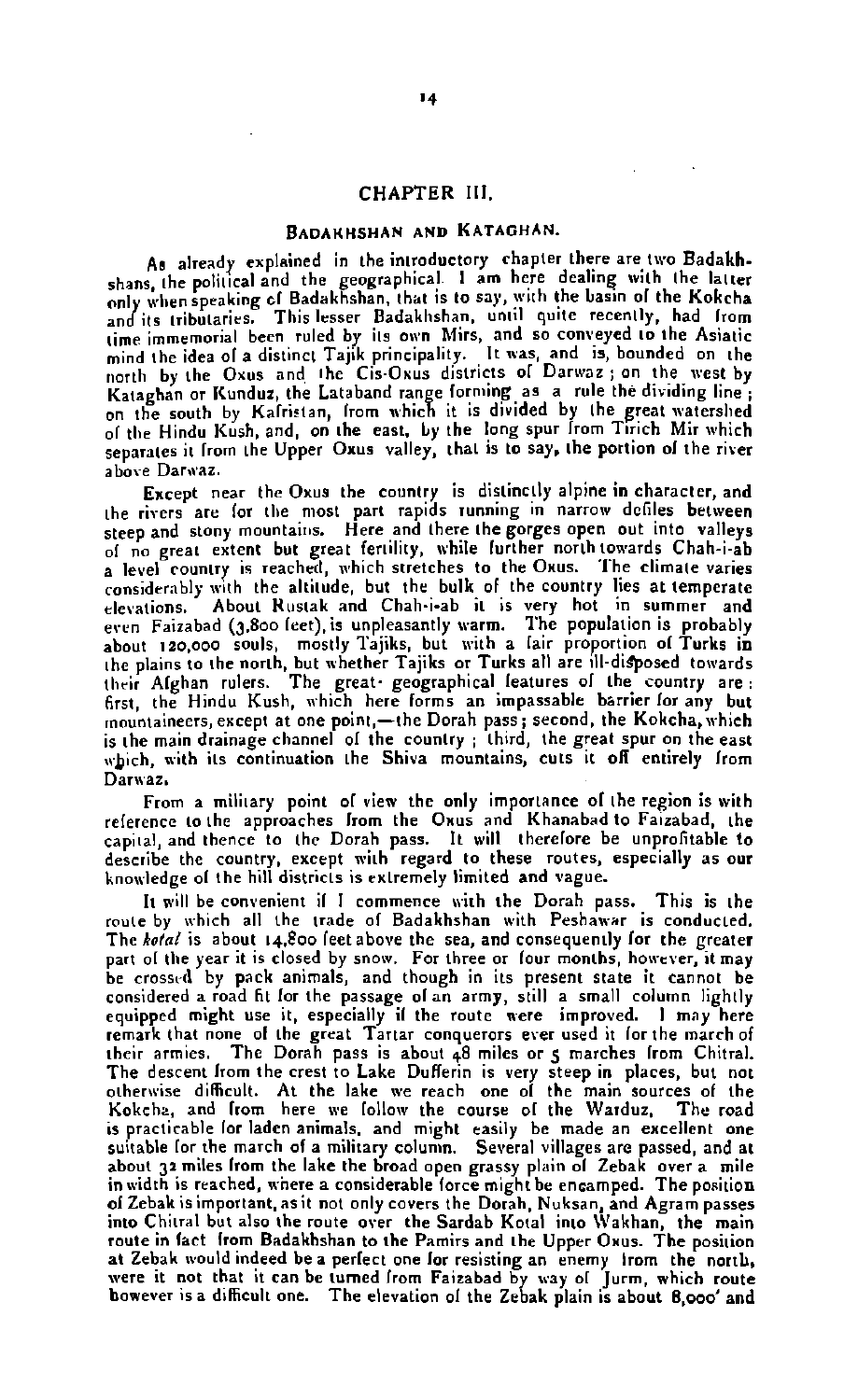the climate is severe, while from August to January the strong winds which pre-<br>vail are very trying. The meadows of Zebak afford splendid pasturage, but grain and fuel are starce in these parts. The people hereabouts are Persian.speaking Tajiks, devoid of all fanaticism and of a thoroughly peaceful disposition.

From Zebak to Faizabad it is 73 miles. The road lies down the narrow defile of the Warduz till the Boharak plain is reached, about 45 miles below Zebak. This plain is at the junction of the Warduz, Kokcha, and Sarghulam, and is well cultivated and productive, being one of the best grain and fruit districts of Badakhshan. The altitude of Boharak is 6,000 feet above the sea, and<br>the climate is delightful. This, doubtless, would be the point rrherea **Rurrian force** would concentrate, and where it would form a temporary base before attempting to cross the Dotah. From Boharak to Faizabad it is about 24 miles, the road being easy and passing through numerous hamlets and villages. It will be observed that I have not attempted to describe the road from Chitral to the norah. For inlormatian rrgardlng this portion of the route the reader ia referred to Route No. **15** in my "Gazetleerolthe Eastern Hindu Kurh" and to my srcrat " Report **an** the Strategical Aspect of the Eastern Hindu Kurh."

Faisabad, the capital of Badakhshan, stands on the right bank of the Kokcha, which here flows in a rocky trench-like bed, while behind the town rise successive ridges of hills. It is now-a-days a miserable place with only demics, but the situation is strategically important as from it bifurcate the roads<br>to Khanabad, Rustak, and Zetak. The garrison in 1886 consisted of—

> **a** ballalions,of infantry, **2** troops of cavalry. **I** baltrry.

The inhabitants of Faizabad are mostly Tajiks, but there is a fair sprinkling of Usbaks and Alghans.

From Faizabad to Khanabad it is 133 miles, or hall a month's march. The road is fairly good and is practicable lor guns. Shortly alter leaving Faizabad the road leaves the Kokcha valley, crosses over to the Daraim valley and thence to the Lataband pars **wid** Teshkan and Kirhm. The pass is only about 5,500 feet above sea level and is quite easy. From the Lataband to Khanabad there are **no** difficulties to speak 01.

The road from Faizabad to Rustak is easy for laden mules, or even camels. the distance is 18 miles. Rustak is an important trade centre and stands in a cultivated plain about two miles in width. It probably contains about lo,oao inhabitants and is certainly a mare thriving town than Faizabad. From **Rustak**  a much-used pack road runs *vid* Chah-i-ab to the Oxus, and thehce to Kolab,<br>crossing the river at the Samti lerry. The road on leaving Rustak follows the cultivated valley 01 the Rvstak river for about **rq** milcs, teen crossing the low Khoja Surkh hills enters Chah-i-ab, a walled town with a scanty population, six miles further on. Samti is about 25 miles beyond Chah-i-ab. The ferry here is of varying width, according to the state of the river, and is crossed **on skin ralts towed by horses.** The hills approach the river on the Afghan side, leaving, however, a strip of level cultivated land between their base and the river bank.

It is very unlikely that a Russian force would march on Badakhshan by way of Kolab, as that would involve a long and unnecessary detour through difficult country, but the route from Kolab to Rustak and Faizabad would doubtless be largely **as** a line or supply and it **1s one** sh'ch 'rould require no defensive precautions. Any force intended for offensive operations,<br>or even as a covering detachment, would probably come by way of Khanabad, or even as a covering detachment, would probably come by way of Knanabou, and alter establishing a secondary base at Boharak would move on Zebak, whence it would be in a position to either threaten the Dorah and Chitral or ly easy one, and that there would be no insurmountable difficulty in taking whecled artillery to the Baroghil.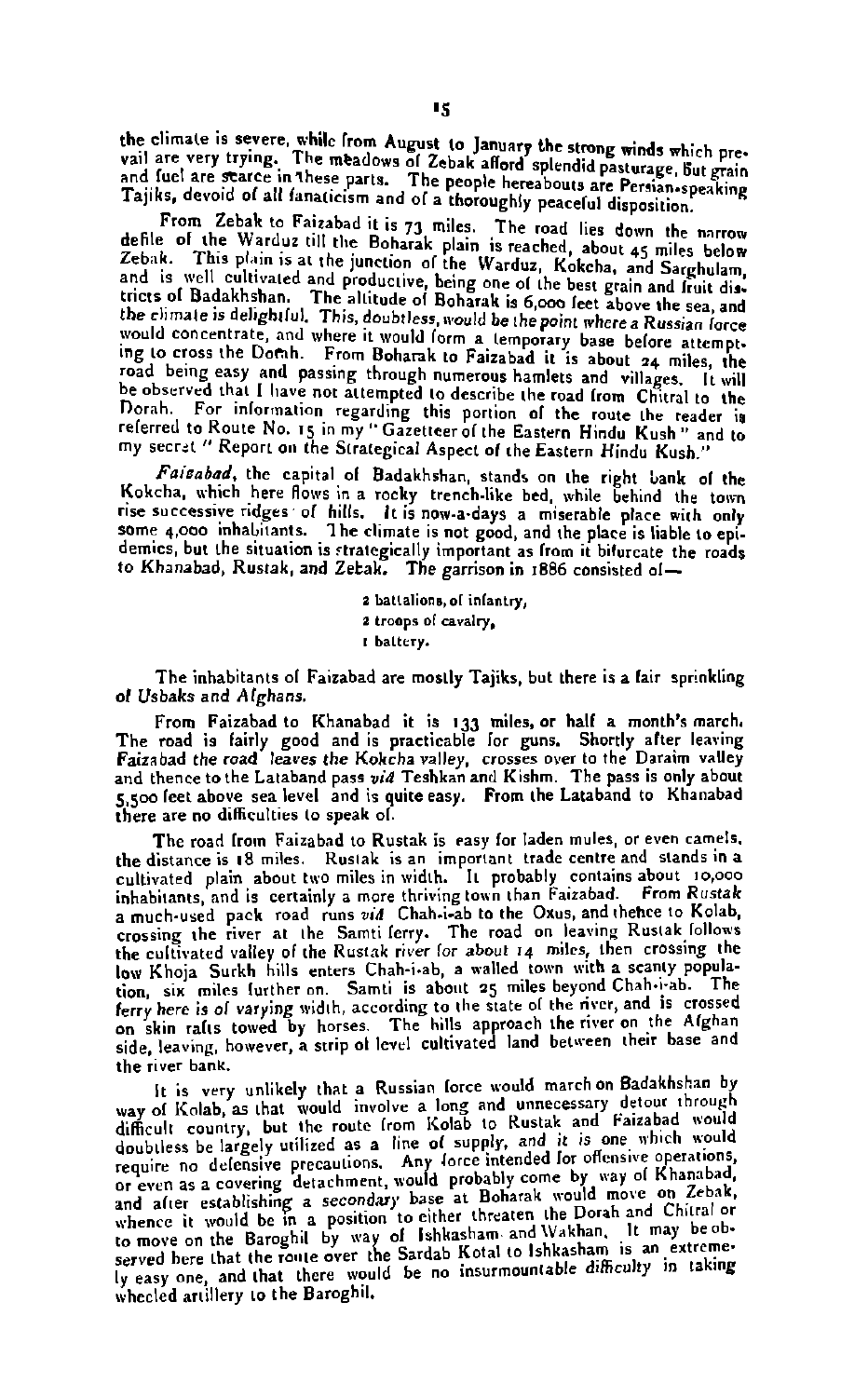tween Darwaz and Badakhshan, so that the whole route may be regarded as unassailable lroma flank.

#### $References.$

- (I) "Lecture on the Rusro.Alghan Frontier", 1889, by Major E. G. **Barrow.**
- **(1)** "Gazetteer ol the Alghan Provinces 01 the Upper **Oxus",** by Major E. **G.** Barrow, especially articles Badakhshan, Pairabad, and Rus. tak.

#### KATAGHAN.

The Kataghan division of the Badakhshan province is practically the same as the old Khanate of Kunduz before the absorption of Badakhshan proper by Murad<br>Beg. Fifty years ago Kataghan or Kunduz was an important Usbak state ruled by a powerful independent chief, the Mir Murad mentioned above. His sway extended not only **mer** Kataghan. Khulm, and Badakhshan, but reached to Kolahon the north of the Oxus. In 1859 the Afghans conquered Kunduz, which then became tributary to the Amirs of Kabul. Sultan Murad, the grandson of the famous Mir Murad, contrived to maintain a partial independence during the reign of Sher Ali, and on the appearance of Abdul Rahman he promptly offered him assistance, and was, in consequence permitted to retain the administration of the Usbak districts of Kataghan under the Governor appointed by Abdul Rahman, while Talikan was assigned to him as a residence. In 1888, however, he joined in Ishak Khan's rebellion, and was in consequence dispossessed.

The Kataghan division is bounded on the north by the Oxus. The western boundary of Kataghan, or in other words of the province of Badaklishan, commencing at the junction of the Kunduz river with the Oxus, passes southward across the desert between the mountains and the **Oxus** to the small village of Khairabad on the Tashkurghan-Kunduz road. Thence it may be said to follow roughly the western watershed of the Kunduz river over a high plateau to the hlirza Had Eel Kotal, and thence along the crest **01** the Chongur mountain. Then turning south-east it crosses the Svrklrnb or upper Kunduz river just above Shutar Jangal, and following a spur gains the watershed of the Hindu Kush which eastwards forms the southern boundary of the Badakhshan province.

The dividing line between the Kataghan and Badakhshan divisions of the province may be said to run along the spurs of the Lataband till these abut on the left bank of the Kokcha and then to follow that river to its junction with the Oxus at Khwaja Ghar. It may be observed, however, that Kala Aoghan on the main Khanabad -Badakhshan road, though east of the Lataband, has been affiliated to Talikan. Thus it will be seen the Kataghan division comprises a large<br>area of mountain and plain; but the mountain districts as a rule, though they formed part of the old Kunduz state, were really quite distinct from Kataghan. Their inhabitants were for the most part Tajiks and not Usbaks, and in the Surkhab basin, at all events. Kataghan was only considered to commence at Jar. north of Baghlan. This distinction is still recognized by the Afghans, for while the Usbak districts in the plain country (except Khanabad and its \vllile the Urbak districts in the plain country (except [(hanabad and its neighbourhood) were till 1888 administered .according **lo** Urbak curlonla by the Beg of Talikan, who held the country in hel lrom the Amir, the mountain districts of Kataghan, such as Andarab, Khinjan, Doshi, Ghori, Baghlan, Narin, Khost, Farkhar, etc., were under the direct control of the Governor of Badakhshan.

The great geographical feature of Kataghan is the Kunduz river, called also the Ak Sarai and "Surkhab. "This river and its affluents drain almost the<br>whole of the district. "The Kunduz, it will be seen from the map, is formed by<br>the junction of the Surkhab and the Bangi. The former stream wit the junction of the Surkhab and the Bangi. The former stream with its affluents drain Narin, Baghlan, and the districts described in Chapter II, Part 11, while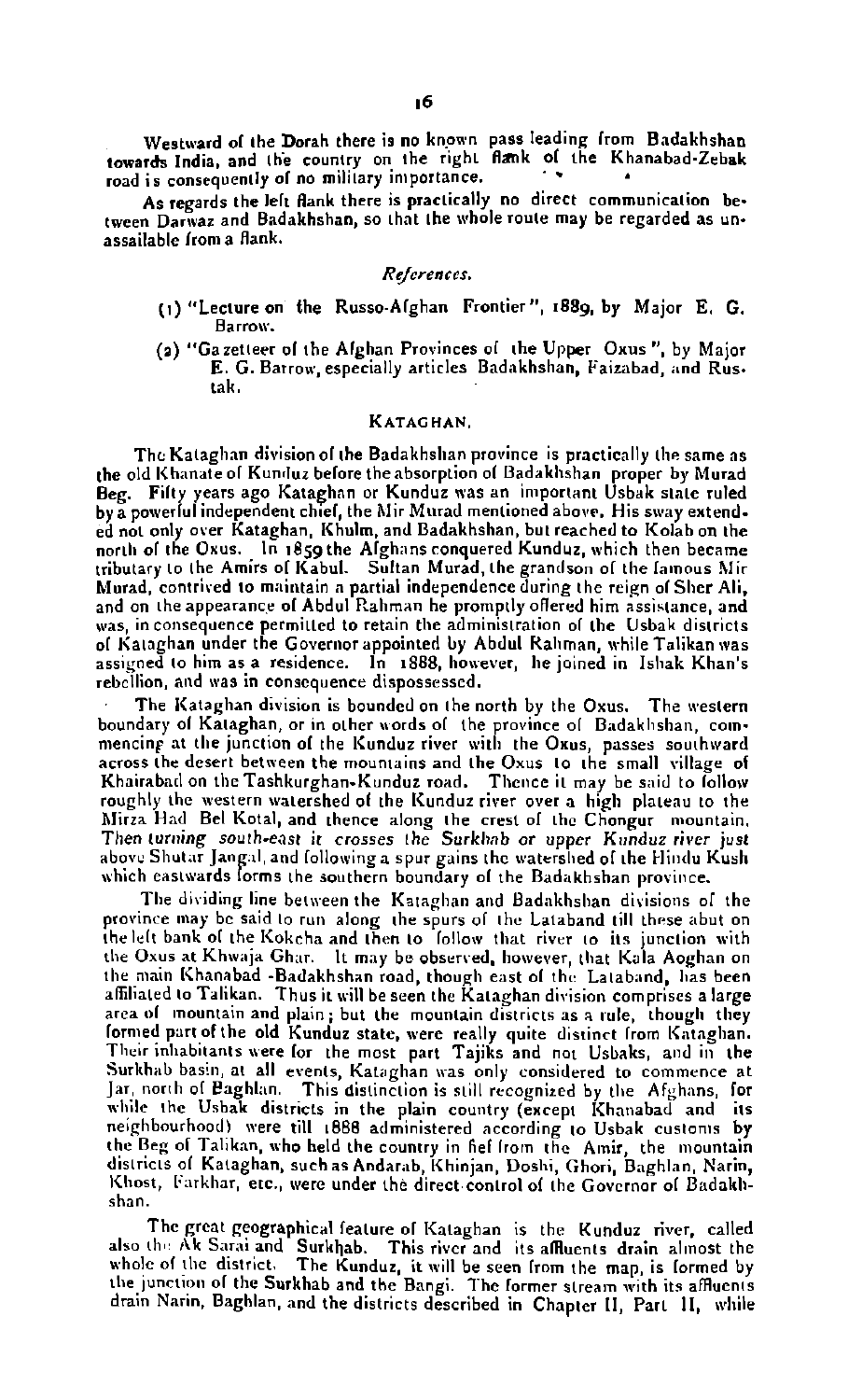the Bangi drains the hill districts between Khanabad and the Lataband range. 11 has two important tributaries, the Talikan river and the stream which drains Khost and Iskamish..

Very little is known 01 the hill districts, except those described in Part I!.

*Ehost* is described as a valley about 500 yards wide and 19 miles long with numerous villages and orchards. It is said to contain some **4,000** lamilies, and that a lortnight's supplies for an Anglo-Indian brigade could be collected without difficulty. From Khost there **are** mule roads leading to Panjrhir

And a new terms of the Chanabad. It is a part of the Chanabad. It is a narrow valley very similar to Andarab *(vide Chapter 11, Part 11)*, except that its inhabitants are chiefly Usbaks. There is a good mule road watershed at the Murath (wide Route No. 1, Kabul series) which cross-s the waters is the starting of the starting of the starting of the starting of Kunduz *%id* Jar and the valley **ol** the Surkhab, and another good road by the Islandagh valley to Khanabad. There are also cross-roads leading into Ghori. Narin contains about 8,000 inhabitants. Jaburdagh is a large lertile valley<br>where a lair amount of supplies could be obtained.

Baghlan is the valley of the Surkhab, from where it leaves the Ghori district down as lar as Jar, that is to say, it eutends lor about so miles along that river, which in autumn is about 60 yards wide and a feet to 31 feet deep. with a gravelly bottom and easy banks. In spring, however, the river is quite<br>unfordable. At Kishlak Kazi, where the Hakim resides, the valley is about 6<br>miles wide. The southern part of Baghlan is fertile and populous, bu months, for about an Anglo-Indian brigade, could be collected in the district. There is not much grass, but *bhissa* is plentiful. The inhabitants (estimated at 6.500) are chiefly Afghans and Tailks. The main road from Kabul to Badakhshan lies through Baghlan. (Route No. XI, Kabul series).

At Iar. Kataghan proper is entered. From here the river and road pass hrough a defile called the Dara Jalogir, alter which the track is over low hills or<br>lowns on the right bank. The plain country is entered close to Khanabad. The road is made and supposed to be practicable lor artillery. The only places in Kataghan which **can** possibly be called towns are Khanabad, Kundur, Hazrat Imam, and Talikan.<br>Khanabad is the capital of the Badakhshan province. It is situated on the

*Khanabad* is the capital of the Badakhshan province. It is situated on the<br>jouth bank of the Bangi among swampy rice fields. The ruins of the old town<br>of the same name are opposite on the north bank. Khanabad has neither

|                                                                           | or citadel, but it has an Afghan garrison, the normal strength of which is- |
|---------------------------------------------------------------------------|-----------------------------------------------------------------------------|
| 2 regiments, infantry<br>cavalry<br>r field battery<br>1 mountain battery | ' Total about 2,500 men.                                                    |

Though it is the capital of the province, the total population was said, by Mr.

Elias in 1886, not to exceed 4,000.<br>Kundus is now a ruined and deserted city, though it once contained a Elias in 1880, for the excess who are detected city, though it once contained a<br>every large population. It stands on a peninsula of raised ground jutting out into<br>a sea of swamps and reeds which stretch along the river va gates even now are high and imposing, though breached and dilapidated. A small madern **hsnr** lies the western wall. The Ak **Sarai** is here a large river which can however in winter be forded two miles above Kunduz.

*Taliha=* lies in **a** lertile plain **on** the right bank 01 the **river** so named. It is surrounded by down-like hills. It is really only a large village of some 2,000 inhabitants, but till lately had some local reputation as the residence of It is surrounded by down-like huis. It is really only a way. When  $\rho_{\text{p}}$  is the residence of the negotial state of the 101  $\rho_{\text{p}}$ . Tailkan is considered the healthiest and best part of the low<br>Murad Deg. Tailkan i There is also a road to Rustak, which is 3 marches distant.

Hasrat Iman.,-In the north-west corner of Kataghan, west of the Kohi-Ambar, in the angle between the Oxus and the Kunduz river, lies the large open tract of Hazrat Imam or Imam Sahib, a considerable portion of this is *chol* or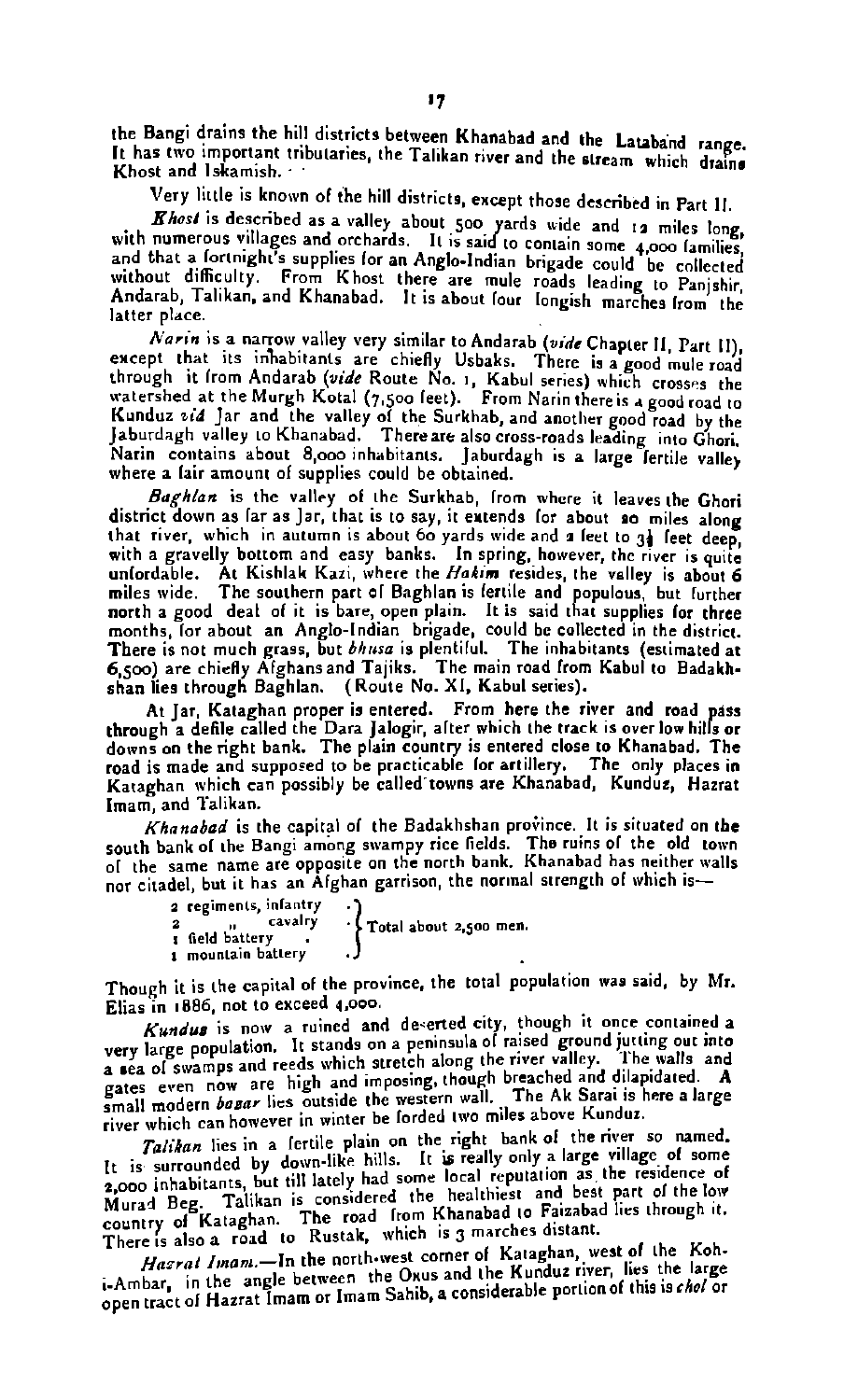desert. and waterless, though well grassed in spring, but the town stands in the uesent, and watercool times. We have a highly productive plain, and is surrounded by villages, whose fertile helde **are** ,,,atered by canals lrom the Oxus. Thrrc **are** also **tine** pasture lands along the south bank of that river from the mouth of the Kokcha downwards. along the whole south of the Hazrat Imam plain are the swamps and fens of the Bangi and Kundus rivers, which run through great reed beds and marshes ing care. Their malarious character. Hazrat Imam derives its name from a shrine of great repute. It is an unwalled town of some size, is the centre of considertrade and is said to contain about **+aoa** Kataghani lamilirr. It stands **on a** canal taken **off** Irom the Oxus, which is about **g** miles distant. The town has some importance from its position on the roads from Kata. ghan to Kurghan Tapa and Kolab, the latter ol which is ap extremely fertile<br>district and might be a useful base of supply to a force moving through Khanabad. The road to Kolab is **sad** to be goad anrl easy. In winter the **Oxus,** it is said can be lorded at three places. The highest is the Sarai lord by which the Kolab road crosses, the second is where the Kurghan Tapa road crosses. and the third is the **Sur** Baital passage where the Oxus runs through a rack.strewn gorge, and can be crossed by jumping from rock to rock. There is a ferry (one<br>boat) across the Oxus at Takht-i-Kowat between the Wakish and Kunduz junctions. The road from Hazrat Imam to Khanabad, or Kunduz presents no difficulties except want of water in the *chol* and the passage of the Bangi or . Khanabad river.

ncon .......<br>The best road from Tashkurghan to Imam Sahib is round by Khisht Tapa<br>he Oxus through Kalazal to Kunda Guzar on the Kunduz river. This on the Oxus through Kalazal to Kunda Guzar on the Kunduz river. This<br>is circuitous, nearly 80 miles, but it avoids the worst part of the desert. The is circuitous, nearly 80 miles, but it avoids the worst part of the desert. lord at Kunda Guzar can only be used in winter. In summer people cross on *mmc4* ralts.

The total population of Kataghan is estimated by Mr. Elias at 120,000. about hall al whom **are** perhaps in the plain country. The prople in the plains **are** nearly all Urbaks. Their physique is poor owing to the unhealthiness ol the country and the miserable conditions under which the people live **in** squalid reed huts. The principal products of Kataghan are sheep and horses: the latter are mostly cobs and ponies. It is altogether a miserable country, though some of the higher valleys are pleasant enough.

Below Kunduz the river is a considerable stream with jungly and reedy banks—the haunt of the tiger. It is quite unfordable in summer and is navigable<br>to Lallakai on the Turkist**e**n road. There is a regular ferry at Khak Kani, **2** miles below Lallakai.

As regards routes the only important ones in Kataghan are-

- (I) The desert route lorn Tashkurghan to Kunduz.
- (a) The route lrom Khanabad to Faizabad (133 miles).
- $(3)$  The route to Hazrat Imam and thence to Kolab.
- **(4)** The route la Kabul **vtd** Baghlan, Ghori, and the Chahardar or Kaoshan passes.
- **(5)** The route to **Narin** and Andarab.

The distance from Kabul to Khanabad is about 230 miles, or 19 stages by the Chahardar route, and guns have been taken the whole way, so the difficulties cannot be very great; but nevertheless the road is not of any great military<br>importance. It is very unlikely the Russians would make Khanabad an objective unless it were intended to form there a depot of supplies from Kolab. Badakhshan, etc., with a view to lacilitating an advance from Turkistan by way of Haibak and Ghori. It might be an important strategic point in the improbable case of resistance being offered to the Russian advance in the direction of Haibak, in which case a Russian column at Khanabad would threaten the line ol communications through Ghori and Dorhi, and it would then be necessary to detach a force to contain this Khanabad column. With reference to this it may be noted that lrom Khanabad to Pul-i.Khomri in Ghori it is 66 miles, **or 5** marcher, and lrom Tashkurghan to Khanabad about 85 miles.

#### **Rejer~ncer.**

- "Report of a journey through Badakhshan", by Mr. Ney Elias.
- " Alghan Boundary Commission Records".
- "A. **8.** C. Routes, Kabul series".